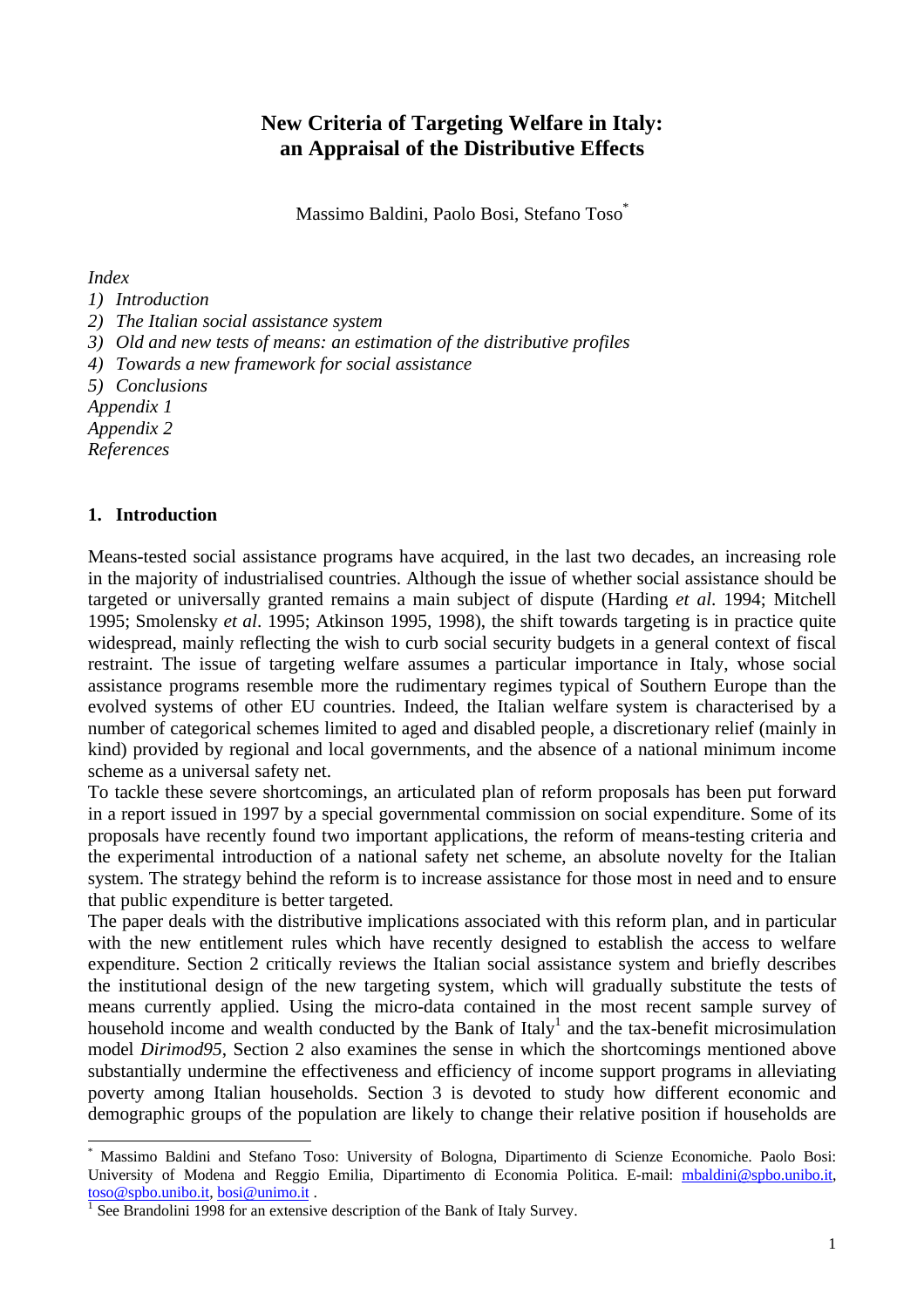ranked first by a variable representing old means-testing criteria, and then by the new test of means; this analysis aims to clarify how various groups are likely to change their relative probabilities to access social services. Section 4 evaluates the distributive impact of the new spending programs introduced with the budget law for 1999 and of some reforms of the whole assistance system which, although highly speculative, can shed some light on the likely direction towards which the Italian welfare state is evolving. Finally, Section 5 concludes.

## **2. The Italian social assistance system**

### *2.1. Historical and legislative features*

In the literature on the comparative study of national welfare states, the Italian social protection system is traditionally classified as belonging to the Bismarckian typology, typical of continental Europe, characterised mainly by a corporatist and fragmented structure of the various social assistance schemes, giving rise to substantial horizontal inequities among the various occupational and age groups of the population (Ferrera 1998).

A number of empirical studies have recently laid emphasis on the defects which characterise the social assistance policies in Italy (Mantovani, Toso 1998; Marignetti, Roberti 1998, Rostagno, Utili 1998, Consolini, Donatiello 1999). The main shortcomings of the Italian system can be summarised as follows:

- The lack of an overall regulatory law for the social assistance sector, from which many and strong differences in the benefits provided at local levels, both in kind and in cash, emerge.
- An imbalance in the relative weight of cash transfers and in-kind services, with a strong predominance of the former ones.
- The absence of a universal minimum income guarantee, as a temporary safety net for situations of particular need, administered at the national level. Many local authorities provide some forms of minimum income, but in a totally uncoordinated and discretionary way.
- The dominant role played by categorical programs reserved to specific groups of citizens (elderly, invalids,…), identified on the basis of social or demographic characteristics which are only partially able to correctly detect situations of real economic need.
- A consequent strong difference in the levels of protection guaranteed to different demographic and economic groups, in particular between the members of the regular and legal labour market (including those who have lost a job in the formal sector), pensioners, and invalids, on the one hand, and long-term unemployed, young people not yet enrolled in the labour market, and sick, on the other.
- The mixture, in many schemes, of insurance and assistance elements, with respect to both the sources of financing and the eligibility criteria, with a resulting overlap between interpersonal and intra-personal, or life-cycle, redistribution objectives.
- The very rudimentary nature of the criteria of means-testing, limited mainly to the taxable personal income of the head (sometimes extended to that of the partner), with great problems on the side of the correct identification of those in real need of assistance, and an extension on the expenditure side of public budget of the inequities produced by tax evasion. Equivalence scales are often used, although not always, but they differ between one scheme and the other, giving rise to substantial horizontal inequities.
- The inadequacy of the monetary amounts of many transfers, generally insufficient to bring the beneficiary close to the poverty line.
- The inefficiency of the public administration, and the consequent abuse of many institutes, in particular invalidity pensions and the partial contribution to medical expenses.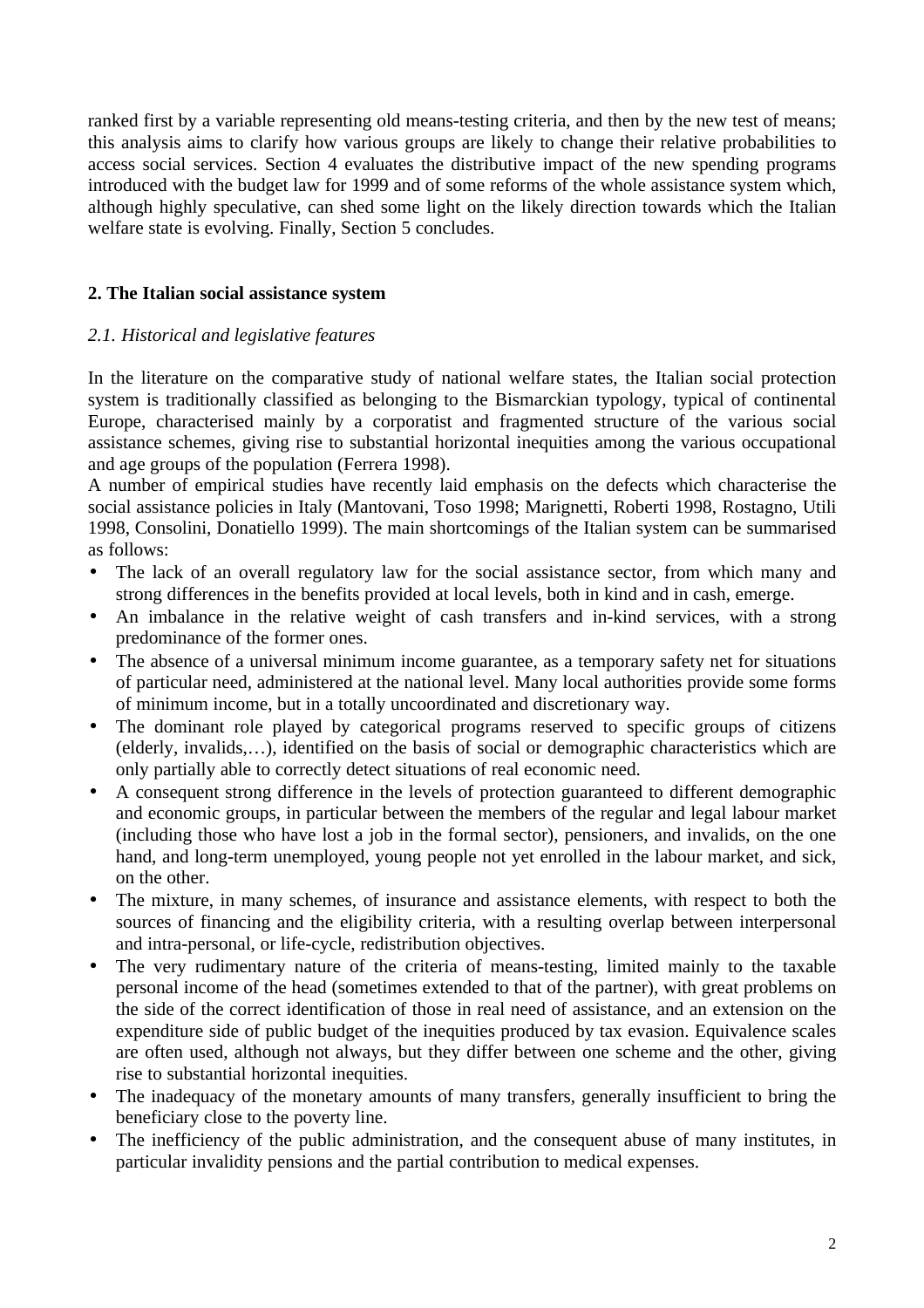Many of the limits indicated are not a uniquely Italian phenomenon, but concern also the welfare states of other Mediterranean countries, which share some common socio-economic (late industrialisation, role of the family, structure of the labour market) and political characteristics (authoritarian experiences, ideological polarisation, strong presence of the Church in the field of assistance, subjection of the bureaucratic apparatus to the political power) (Ferrera 1996, Gough 1996).

As a point of reference for the following discussion on the various assistance schemes, tab.1 summarises the level and disaggregation of the expenditure for social protection in 1997, trying to separate, among total social security outlays, the two basic components of "insurance" and "assistance" expenditures.

|                                                | 1997      | $\%$  |
|------------------------------------------------|-----------|-------|
| Pensions (social insurance)                    | 248.145   |       |
| % of Gdp                                       | 12,7      |       |
| % of total social protection expenditures      | 56,3      |       |
| Old age, seniority and invalidity pensions     | 283.145   |       |
| - Supplementary pensions (estimates)           | $-32.000$ |       |
| - Early retirement benefits (estimates)        | $-3.000$  |       |
| Contributory outlays in the labour market      | 25.227    | 100,0 |
| (social insurance)                             |           |       |
| % of Gdp                                       | 1,3       |       |
| % of total social protection expenditures      | 5,7       |       |
| Unemployment and mobility allowances           | 6.110     | 24,2  |
| Ordinary wage supplement                       | 1.783     | 7,1   |
| Disability and professional illness allowances | 6.520     | 25,8  |
| Temporary injuries and maternity allowances    | 5.504     | 21,8  |
| Other contributory expenditures                | 2.310     | 9,2   |
| + Early retirement benefits (estimates)        | 3.000     | 11,9  |
| <b>Social Assistance benefits</b>              | 67.944    | 100,0 |
| % of Gdp                                       | 3,5       |       |
| % of total social protection expenditures      | 15,4      |       |
| + Supplementary pensions (estimates)           | 32.000    | 47,1  |
| Social pensions                                | 3.609     | 5,3   |
| Family allowances                              | 7.237     | 10,7  |
| Civil invalidity pensions                      | 14.280    | 21,0  |
| Blind or deaf pensions                         | 1.726     | 2,5   |
| Veteran pensions                               | 2.625     | 3,9   |
| Other transfers                                | 6.467     | 9,5   |
| <b>Health</b>                                  | 99.295    |       |
| % of Gdp                                       | 5,1       |       |
| % of total social protection expenditures      | 22,5      |       |
| <b>Total social protection outlays</b>         | 440.611   |       |
| % of Gdp                                       | 22,6      |       |
| % of total public expenditures (excluding      | 53,8      |       |
| public debt repayment)                         |           |       |

Tab.1: *Social protection expenditures in 1997 (billions of 1997 lire)*

*Source:* Relazione Generale sulla Situazione Economica del Paese, 1997.

In the empirical part of this paper we will focus on the distributive effects of many of the social assistance schemes listed in table 1, whose distinguishing features are here shortly reviewed:

a) *Family Allowance*: it is a transfer reserved to households of dependent or ex-dependent workers with family burdens, and represent by far the main subsidy for households with dependent children. The amount of the transfer depends on the composition of the household and its income. The income test was introduced in 1983, and has emphasised the anti-poverty characteristics of this scheme, away from the original child benefit nature, universally granted.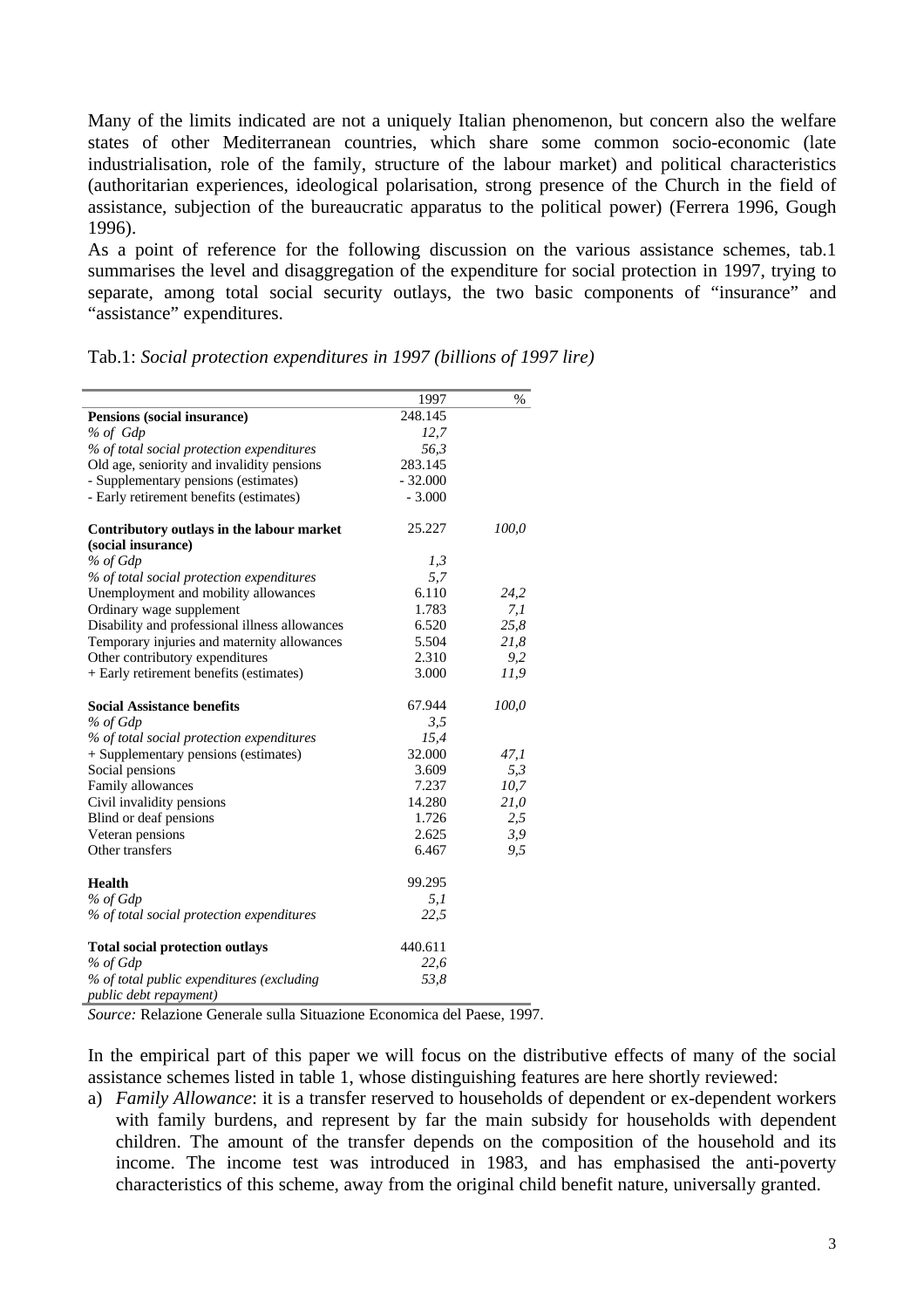- b) *Supplementary Pension*: it is a benefit granted to old-age or invalid pensioners whose accrued pension is lower than a statutory minimum, about 8.5 million lire per year in 1998. The receipt of the subsidy is conditional on a test, introduced in 1983, on the taxable income of the potential beneficiary (plus that of the partner if married). The income test excludes non-taxable forms of income, e.g. capital incomes, and other items, such as imputed rents on owner-occupied house. The pension reform of 1995 has abolished this institute for the new entrants in the labour market, but it continues to apply for all other cases.
- c) *Social Pension*: it is a form of minimum income for people over 65 who are not entitled to a contributory pension, and thus neither to the supplementary pension. Its amount is around 6.5 million lire per year, and the receipt is subject to an income test of the single or of the couple, irrespective of the economic conditions of the household where one lives. In 1995 this scheme has changed its name into *Social Allowance*, but its main characteristics remain unaltered.
- d) *INPS Invalidity Pension*: like the two former programs, it is provided by INPS (Istituto Nazionale per la Previdenza Sociale), the institute responsible for the management of many contributory transfers, and is paid to workers with at least five years of contributions. Eligibility is conditional on both a medical visit and a test of income, and the accrued amount is supplemented to the minimum. Although formally a contributory scheme, this program should be more correctly considered as part of social assistance, because there is clear evidence, particularly during the '70s and '80s, of its misuse as a rough substitute for a missing universal safety net in preventing poverty, especially in the South and in non-industrialised areas.
- e) *Civil Invalidity Pension*: this scheme is very similar to the social pension (i.e. it is non contributory), but is reserved to the disabled without even a minimal accrued pensions. The income test is strictly individual, regardless the size of the family the beneficiary belongs to.
- f) *Other social benefits*: this is a residual category which includes, among others, the locally provided minimum incomes and the indemnity for persons accompanying the seriously disabled, a transfer provided without any form of means-testing.
- g) *Unemployment Benefits*: these are contributory benefits, but are considered here because it would otherwise be difficult to obtain a not misleading picture of the effects on poverty of the Italian cash transfers system. Note that those in irregular work and the young unemployed without previous work experience are not entitled to any form of assistance.

## *2.2 The recent debate and reform proposals*

#### *2.2.1 Towards a selective universalism*

From the data contained in table 1, the most distinguishing feature of the Italian cash transfer system clearly emerges: the dominant role of pensions as opposed to the residual role of assistance transfers. This has led many scholars to argue that social policy has come to be identified with pension policy, which absorbed also those spaces occupied in other welfare states by social assistance schemes. In general, the basic difference between "assistance" and "insurance" transfers should be found in the form of financing: contributions on earnings for insurance transfers, and general taxation for assistance schemes. The actual distinction is however particularly confused in the Italian case, where pensions have turned out to play also much of the antipoverty function which should conceptually reserved to social assistance schemes; typical are the cases of supplementary pensions, which fill the gap between a definite minimum and the accrued pension, clearly a form of assistance (as the reclassification of social expenditures in tab.1 reports), but reserved only to those pensioners with a minimum contributory record, and of family allowances, which have increased over time their poverty alleviation role, but are based on a contributory financing, and thus reserved only to that subset of the population which pays the social contributions. At a general level, these examples show that if a basically contributory system is requested to realise also antipoverty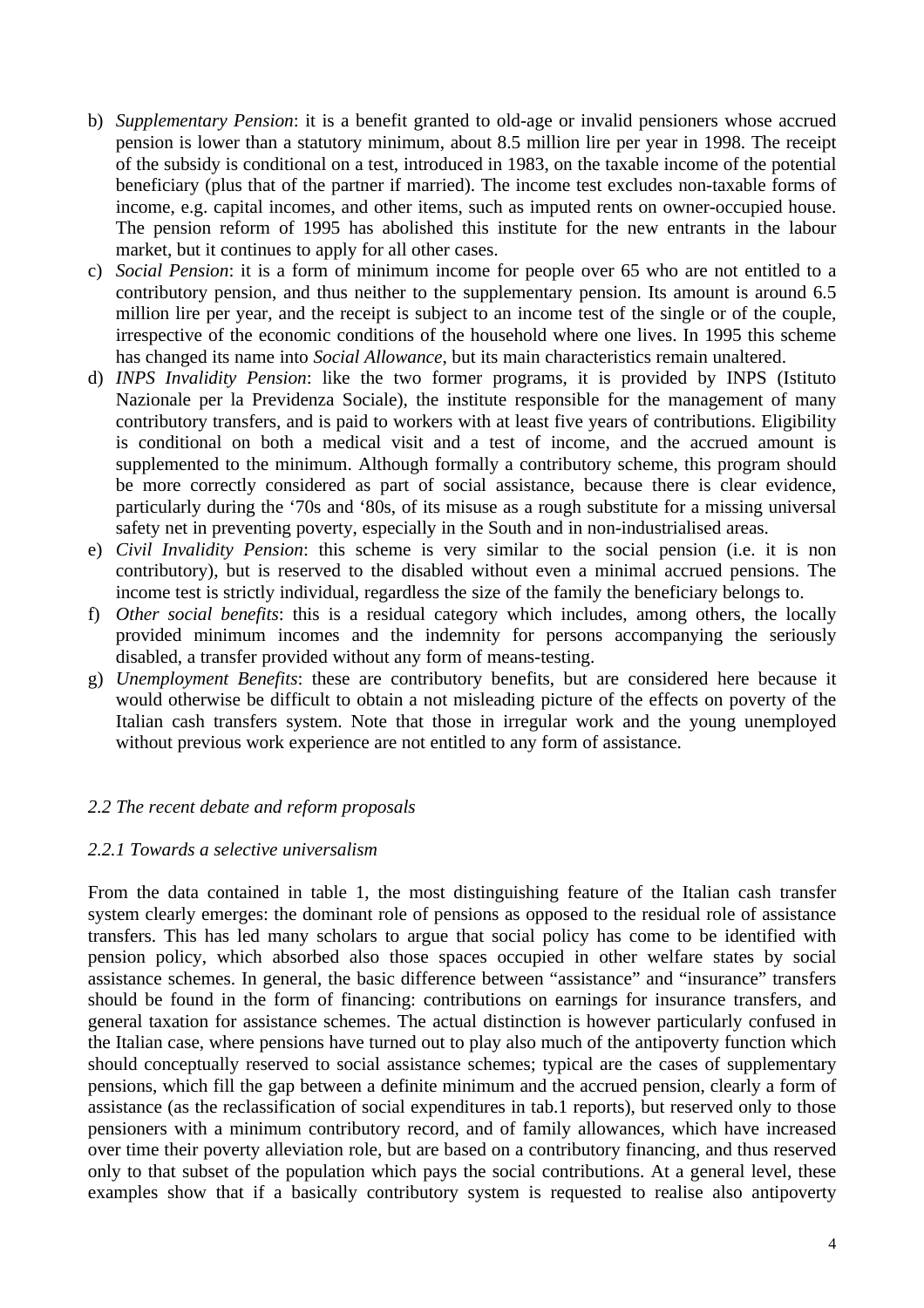objectives, strong differences in the levels of protection guaranteed to various population groups will inevitably emerge, producing substantial inequities.

In the context of a categorical system, a move towards a more reliable and general test of means could represent an important and perhaps necessary pre-requisite for the extension of social assistance to parts of the population so far excluded or reached only with a distortionary use of existing schemes. Instead of producing the effect of rendering the welfare state more "residual", a widespread use of consistent targeting methods can have the effect of allowing the system to become more universal and less fragmented. The problem of tax evasion can serve as an example to illustrate this point: tax evasion is mainly concentrated among specific sub-sectors of the labour force, particularly the self-employed and some dependent workers or early pensioners who can engage in a secondary activity. Though it is not the only reason, the diffusion of tax evasion contributes to explain why many components of the Italian social assistance system are categorical, and some exclude the self employed from the pool of beneficiaries (family allowances or unemployment benefits for example). A reform of the system towards universalism is thus not possible until new means testing criteria are introduced. In fact, using only the personal income tax base as means test would discriminate too much in favour of tax evaders, and amplify existing inequities.

Two years ago, a special governmental commission (called Onofri Commission after the name of its co-ordinator: see Onofri Commission 1997) was set up to study the main deficiencies of the Italian welfare state and to suggest possible reform proposals. The work of this Commission stimulated a lively debate in the following months. Its basic message was the necessity to move towards a system able to associate universalism and selectivity: universalism in the potential access to the benefits, selectivity in the determination of the deserving households. To accomplish this program, the current system needs thus profound reforms both in the structure of the social protection schemes, and in the forms of the means-testing criteria.

## *2.2.2 A new targeting method: the Indicator of Economic Situation (ISE)*

The budget law for 1998 has fixed the guiding principles regarding the definition of general criteria for the evaluation of the economic means of persons applying for social assistance, in cash or in kind. These general principles have been clarified and made operative by a decree approved in March 1998, which has introduced the "Indicator of Economic Situation", dubbed ISE (*Indicatore della situazione economica*). For a first experimental phase, whose time limits have defined just now (three years), the scope of the reform will apply only to social services and cash benefits provided at a local level (kindergartens, local forms of minimum income, nursing homes for the elderly,…). The previous test of means continue to apply to the old cash transfers provided by the central government, while also the newly adopted social assistance programs (a maternity leave for housekeepers and a family benefit reserved to poor families with at least three dependent children) will be subject to ISE. The spirit of the reform suggests that in the near future the whole welfare expenditure, both in kind and in cash, will be provided according the new targeting system. In brief, ISE will become the main instrument for the assessment of the economic conditions whenever a certain degree of selectivity is established, and will thus have important consequences on the distributive impact of the various forms of social protection.

*How ISE is defined*. The new targeting instrument has two distinguishing characteristics: the economic condition is defined in terms of both income and wealth, and identifies in the household where one lives the appropriate unit of reference to determine the level of individual welfare, thus using an equivalence scale to deflate the sum of its income and wealth components, which can be defined in differentiated ways, according to their specific nature. More specifically, to the sum of all incomes of household members one must add the indicator of wealth position, given by the product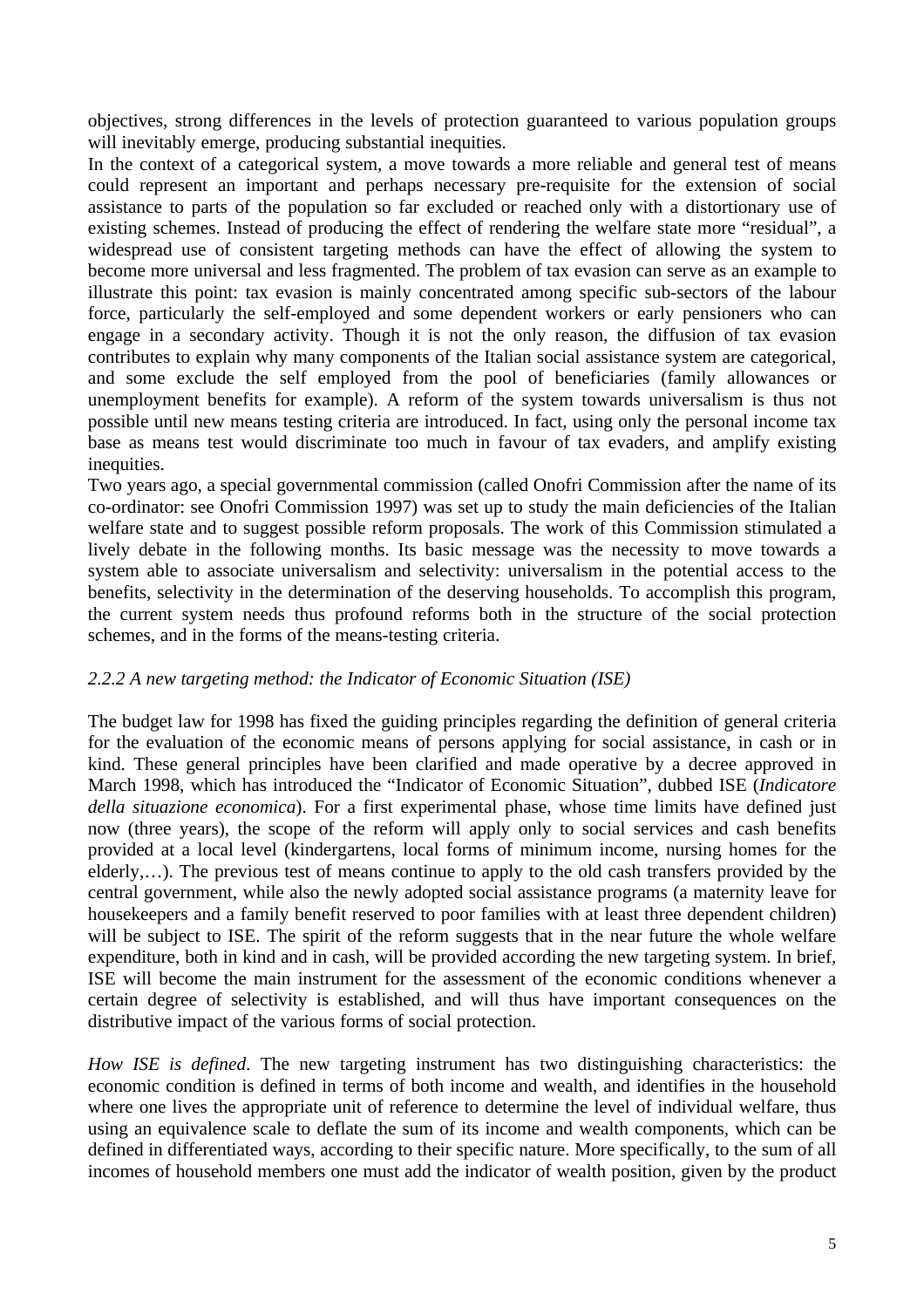of total wealth by a coefficient  $\alpha$  not greater than 0.2. Thus, ISE is a linear combination of income and wealth:

### *ISE= (INCOME + a WEALTH) / EQ. SCALE*

The absence in the decree of a lower value for  $\alpha$  implies that even 0 is an acceptable value; this would not violate the principle that requires to take account of wealth, since the income part includes also the flows of income from real and financial assets.

*The income component of ISE*. The starting point is the total income relevant for the personal income tax, which is different from the personal income tax base since it includes also the social security contributions paid by the self employed (with rates of 15-16%), but not those paid by dependent workers. In this not very transparent way, the legislator has tried to allow for an important difference between these two categories of workers: the tax base for the employees is gross of the expenses necessary to produce it (later corrected by tax credits), while that of the self employed is net of these costs. Perhaps it would have been better to explicitly allow for a deduction from the employees' tax base, or to consider directly not the tax base, but net income, which is closer to the concept of living standard, since it is difficult to consider the part of income which is paid in tax as part of any possible definition of living standard. However, it is reasonable to suspect that the reference to total income is due to the need to take account, in some way, of the grater propensity to evade the income tax by the self-employed: using total income instead of taxable income or net income, the ISE of the self employed is indeed augmented by 15%. The reference to a gross definition of resources is scarcely suitable to those programs aimed at alleviating poverty: for poor households, the appropriate concept of resources is disposable income, not only net of taxes, but also gross of other possible transfers from public administrations.

The income part of ISE is obtained summing to total income a normal financial income, given by the application to the stock of financial assets of the average rate of long run Treasury bills. Income from real assets is already taken into account in the personal income tax base. From the value of income thus computed a deduction of 2.5 million lire (ca. 1300 euro) is allowed for tenants.

*The wealth component of ISE*. The second component of ISE is given by the sum of the value of all real (houses, land,…) and financial assets. As for real estate, the relevant value is net of residual debts incurred for their purchase. Substantial disregards are provided: in general 50 million lire (26000 euro), increased to 70 mil. (36000 e.) if the household lives in its own house.

In the choice of the means-testing indicator, the shift from an income-based measure to a new variable defined as a combination of income and wealth is the most important difference from the old Italian targeting system, and can be grounded on different alternative, theoretical or more practical, arguments.

First of all, the majority of countries have targeting criteria which also use asset tests to select those eligible for social assistance (Eardley et al. 1996). Therefore, the adoption of ISE as a targeting instrument could be said to represent for Italy another step towards a more consistent and accepted framework for social assistance.

From a theoretical point of view, ISE can be interpreted as a new measure of welfare only if one is willing to accept the idea that wealth increases utility in ways which are different and additional from the simple receipt of capital income from it. First of all, wealth ownership can enter the utility function directly, if its holding in itself generates additional utility, or indirectly (but equivalently), if it provides other benefits (sense of security, economic power and prestige, etc.) which are arguments of the utility function (Musgrave 1983, Carroll 1998). The utility function would thus be represented by  $U = U(Y, W)$  or  $U = U(Y, S(W))$ , where Y is income (earnings *and* capital income), W wealth, and S the services generated by the owning of wealth. According to this view, the autonomous role of wealth in generating utility does not imply a double counting of capital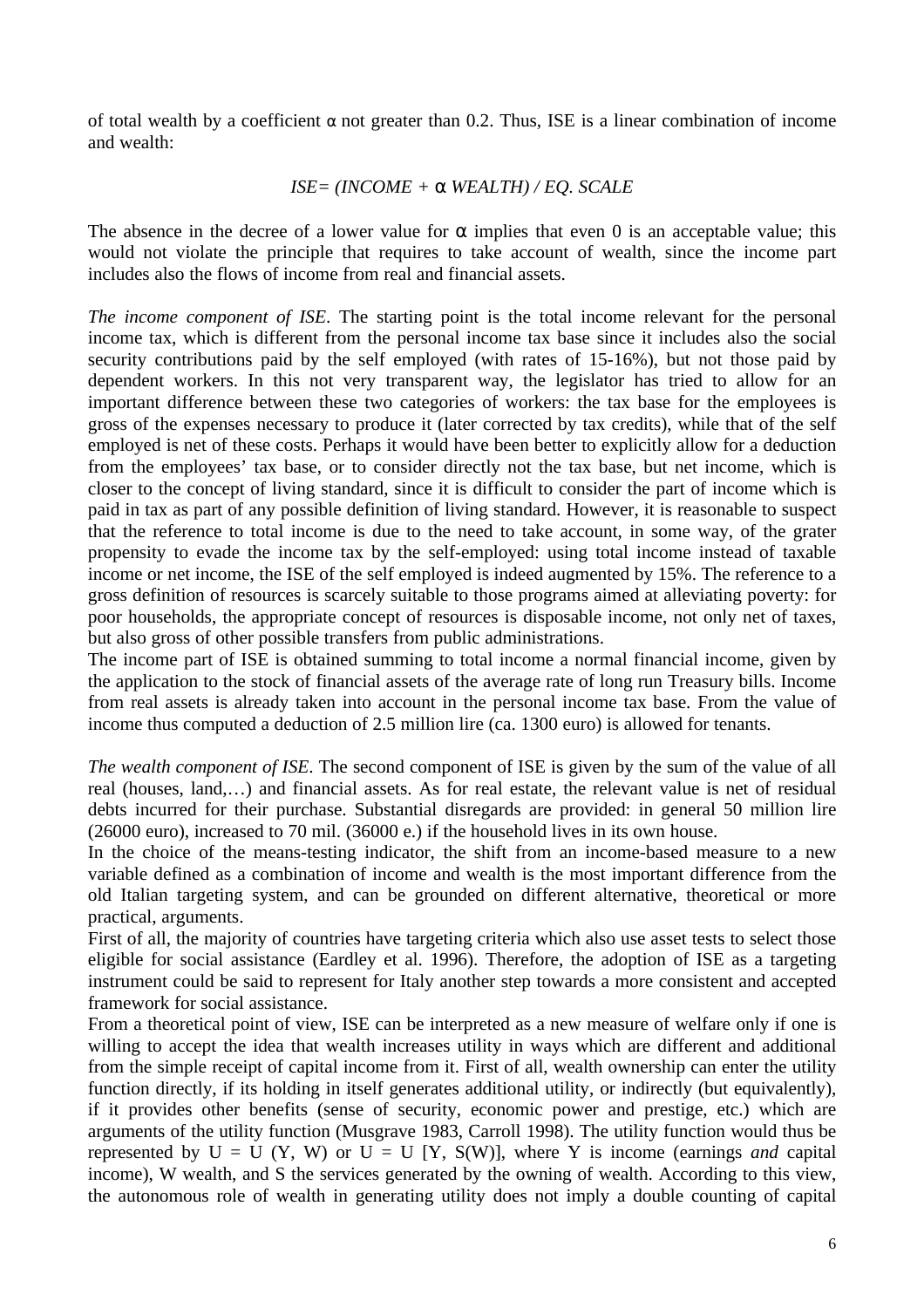income, even if a normal financial income, corresponding to an estimate of the annuity value of financial wealth, is already present in the income part of ISE.

A further and independent conceptual justification for the direct introduction of wealth in ISE, which can also shed some light on the weight which should be attributed to it in a cardinal measure of welfare, deals with the length of time horizon of economic agents. If the time horizon of the typical agent is infinite, and we deny the validity of the former "security and prestige" argument, then the inclusion in ISE of both capital income and wealth would actually be an error of double counting. However, an infinite life is clearly an unreal situation, and if life is finite, then wealth gives to its owner, in excess of the flow of capital income, the possibility to bequeath it to his heirs, with a positive effect on his welfare. It should also be kept in mind that, if a person doesn't have any descendants or is not interested in their utility, his wealth would still allow him to increase his own lifetime consumption in excess of the level guaranteed by capital income, through the liquidation of the asset. Ultimately, the ownership of a stock of wealth, which in principle survived the owner, is equivalent to an outward shift in the lifetime budget constraint. The parameter  $\alpha$  in the expression of ISE should therefore reflect the optimal share of assets which in every period increases the consumption possibilities, and should thus depend on the interest rate and on the individual life expectancy, i.e. on his age (see Appendix 1 for a formal demonstration and some illustrative calculations).

For our simulations, we have chosen two different values for the parameter  $\alpha$ , applied to the real and financial components of wealth: 8% for the first one and 5% for the second. The text of the law is in fact sufficiently general to allow for the possibility that different parts of household wealth are treated with different criteria in the determination of ISE; in particular, it is implicitly possible to use distinct coefficients for real asset, on the one hand, and financial asset, on the other. The choice of these values has been done on the basis of both the formal argument presented in Appendix 1, and of the different evaluation methods used in ISE: market values for financial assets, and fiscal rents, substantially lower than market values, for real assets, so that it is more realistic to increase the coefficient for real wealth, even after taking into account its lower liquidity.

If one is willing to accept the idea that wealth is in itself (directly or indirectly) part of the utility function, then ISE should not be used only as a means-testing device, but also as a cardinal measure of welfare, and therefore as the reference for the determination of the amount of transfer one is eligible to: cash transfers would subsidise not income, but welfare, whose level may be low only because its wealth part is particularly low. The practical consequences of this shift in perspective may however be lower than expected, since wealth is (particularly allowing for the presence of substantial disregards) a small part of ISE in its bottom deciles, as will be shown in the following section.

Finally, to the theoretical justification for the direct inclusion of wealth in ISE, we must add a practical but significant one: tax evasion. Since ISE is still mainly based on taxable income, it cannot avoid the distortionary and unfair effects of income tax evasion, but the addition of wealth may partially correct for these distortions, if stock values are less subject to incorrect statements; moreover, stocks of wealth belonging to tax evaders can be interpreted at least in part as the result of the investment of unpaid taxes.

*The equivalence scale*. A new equivalence scale has been introduced, necessary to compare the economic conditions of household of different composition. The scale is obtained simply by increasing to the power 0.65 the number of household components:

$$
ES = N^{0.65}
$$

The elasticity of the scale to the number of members is thus constant, and equal to 0.65. The value lower than unity of the scale is obviously justified by the presence of economies of scale, while its constancy, instead of a declining value, could be motivated by the necessity for the household to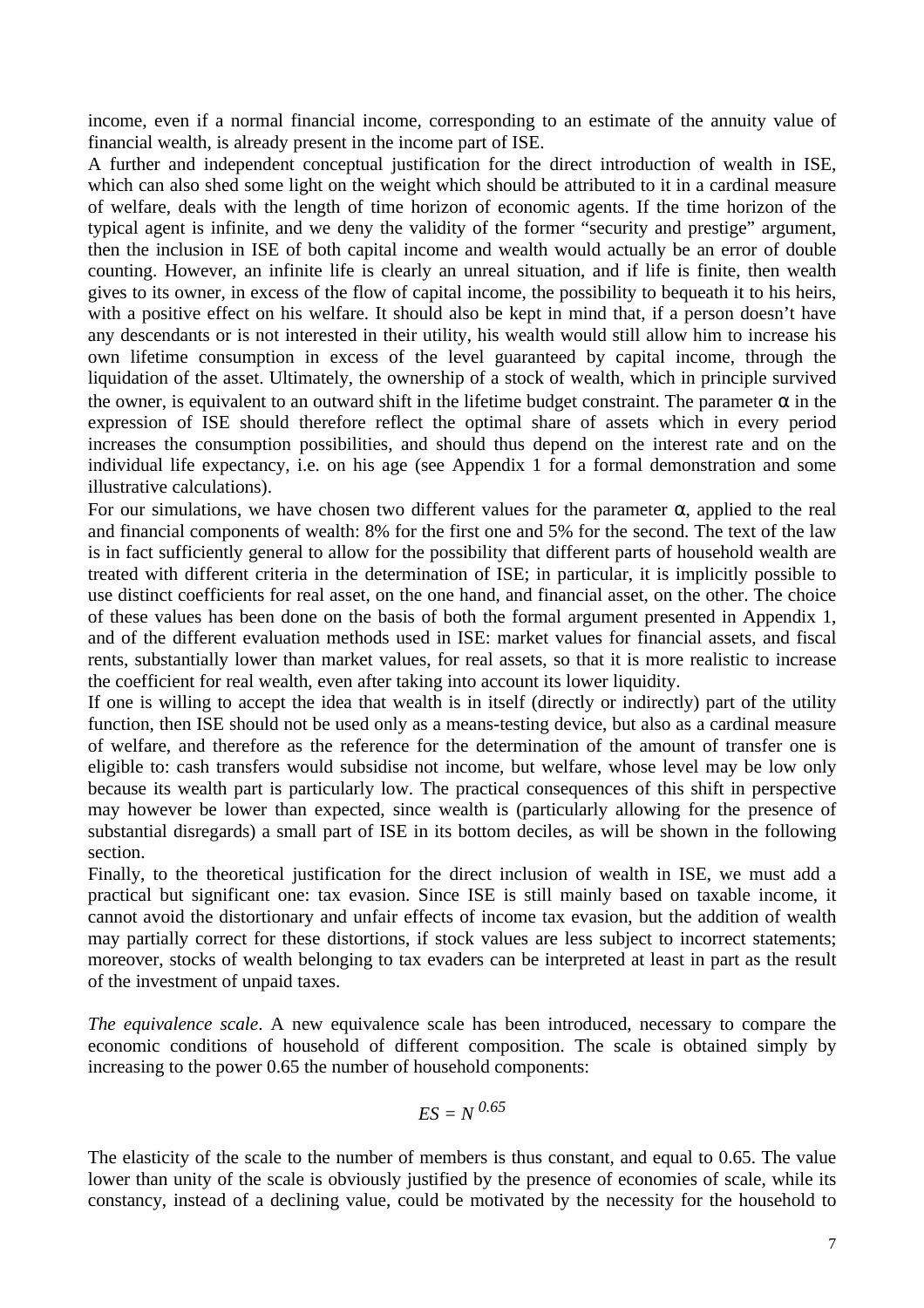face substantial or extraordinary expenses when its dimensions increase, for example for the purchase of a new car, or the need to move to a bigger house. This basic scale is then increased when the household is in conditions of particular difficulty, by 0.2 points for single parent households with dependent children (still a rare typology in Italy), or if both parents of dependent children are working, and by 0.5 points for each member with a permanent handicap or seriously disabled. The choice of the form and values of the equivalence scale turned out to be a very delicate point during the debate which preceded the introduction of ISE: initially a scale with lower coefficients for children than for adults was suggested, on the basis of a rich empirical evidence stating that the cost of a child is lower that that of an adult, but the parliament rejected this proposal, arguing that the choice of a unique and common coefficient would protect the children, particularly in the light of the very low fertility rate of Italian women (about 1.2 children per woman), thus attributing to the equivalence scale an explicit normative content.

*Formal fulfilments and checks*. Each person who wants to apply for social assistance must fill in a form containing all the previously described pieces of information regarding his economic conditions, and present it either to a centre of fiscal advice, or to the local authority or directly to the public administration office responsible for a particular intervention. With this declaration, the subject agrees also to the possibility that, if the benefit is allowed, the public administration may operate controls (with banks, other financial intermediaries, etc.) aimed at verifying the truthfulness of his statements. It is not difficult to foresee that, if these controls are credible, their threat can induce among tax evaders a reduction in the take-up rate for many services, thus contributing to limit the unfair consequences of tax evasion and fraud. The public administration, traditionally very inefficient, will thus be asked for a strong additional effort, on which much of the possibilities to improve the equity and efficiency characteristics of the system will depend.

It is now time to summarise all these elements in a simple formula which details the content of our means-testing instrument:

$$
ISE = (Y + SEC + FY - R + a FW + b RW) / ES
$$

Where:

Y: tax base of the personal and progressive income tax (Irpef) SEC: Social security contributions for self-employed workers FY: normal financial income, which in Italy is (almost wholly) not part of the Irpef tax base R: deduction for renters FW: Financial Wealth RW: Real Wealth *a* and *b*: coefficients comprised in the range 0-20% ES: Equivalence Scale

Notice that the expression allows for the possibility to use differentiated coefficients for the two components of wealth, following the considerations made above.

#### *2.2.3 A refinement of ISE as a measure of welfare: a proposal*

The new instrument for targeting social assistance expenditures presents some appreciable elements of novelty when contrasted with the previously used ones, based on the concept of personal taxable income. However, ISE as a welfare indicator still presents substantial limitations: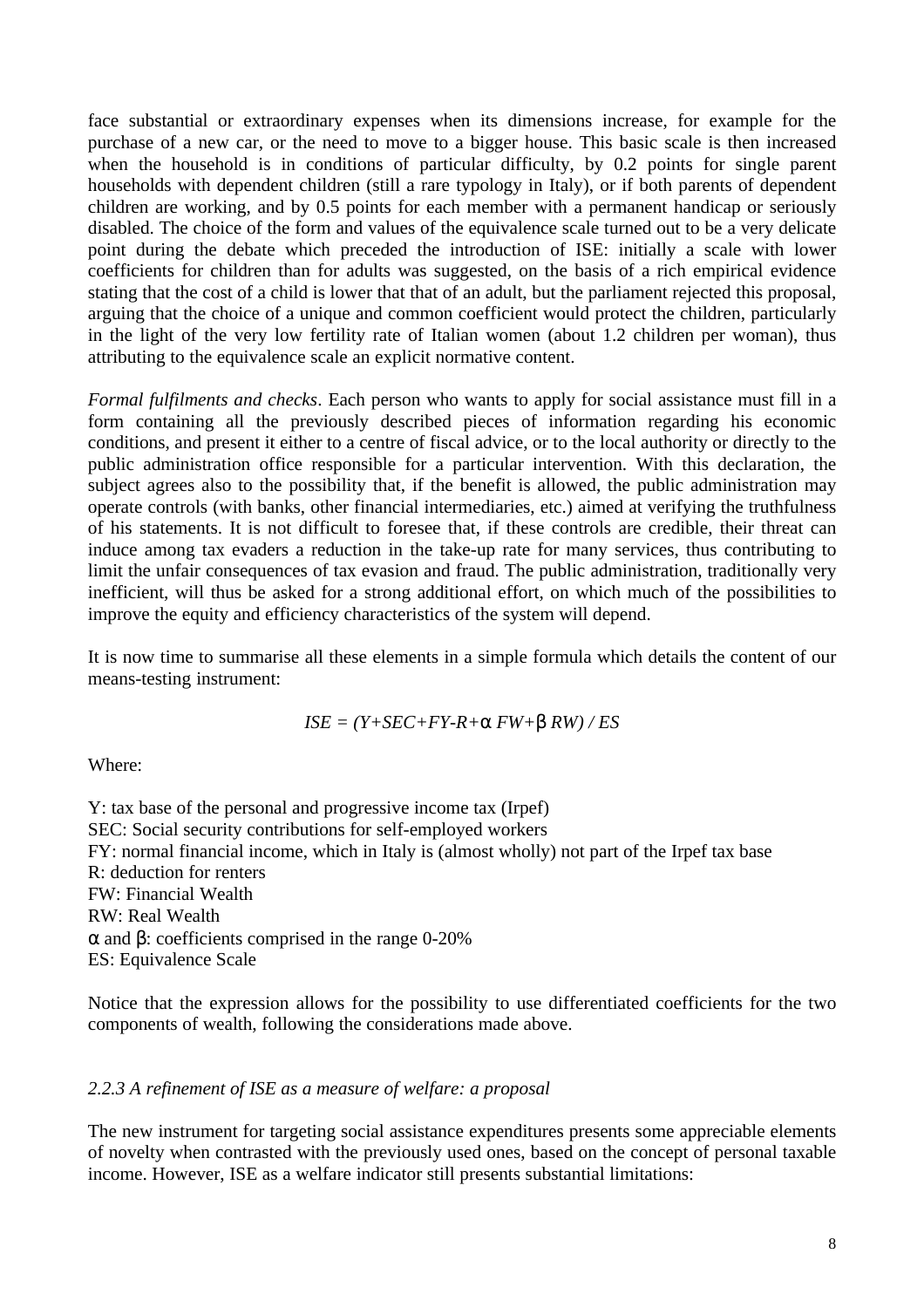- a) It comprises the value of the income tax, which clearly is not part of any possible definition of individual welfare;
- b) It is gross of social security contributions paid by the self employed;
- c) It doesn't take account of tax evasion, because by definition it can't;
- d) Financial incomes, which are excluded by the personal income tax base, are correctly part of ISE, but without the deduction of the taxes paid on them;
- e) ISE evaluates the taxable income from the house of residence on the basis not of the imputed rent (what one could earn if he rented his own house, i.e. the rent obtainable from a similar house), but of the fiscal rent, which is much lower than market values. Thus, if we accept the idea that imputed rents are part of household income, we should substitute the fiscal rent in Y with the imputed rent, if one has this information. Further, from Y there is a deduction of 1.1 million lire (570 euro) for home owners, deduction which is actually income. On the other hand, for tenants there is in ISE a deduction of 2.5 millions, which still is income, and whose justification disappears when we rule out the deduction for home owners.

For these reasons, we propose here a new indicator of welfare, which preserves the main innovation of ISE, i.e. the explicit consideration of the stock of wealth as an element of welfare distinct from, and in addition to, the flow of income deriving from it, but which tries to correct these imperfections. This new variable cannot be used, in the form given here, as a possible alternative to ISE, but will be used as a measure of welfare, on which to measure the distributive consequences of the adoption of ISE as a new targeting instrument.

We call the new indicator of welfare, distinct from but derived from ISE, ISENET:

$$
ISENET = [Y-(TIR-D)+IR+(1-t_f)FY + a FW + b RW-T+E+B]/ES
$$

$$
= ISE + [R+IR-(TIR-D)+E+B-T-t_fFY-SEC]/ES
$$

where:

TIR: Taxable imputed rents IR: imputed rents, with  $IR > TIR$ D: deduction from the tax base for home-owners  $t_f$ : tax rate on financial incomes T: personal income tax E: Income tax evasion, estimated on the micro data B: non taxable social assistance benefits

It can be useful to explicitly characterise the relationship between this new new concept of welfare and the more traditional one of household disposable equivalent income (NI); if net equivalent income (NEI) is defined as:

$$
NEI = [Y-(TIR-D)+IR+(1-t_f)FY-T+E+B]/ES
$$

then

$$
ISENET = NEI + (a FW + b RW)/ES = NEI + Asset\ component\ ofISE
$$

So that the only difference between net income and ISENET is the consideration of the stock of wealth as part of economic welfare.

Table 2 shows some distributive indicators for the measures discussed so far. The relevant variables have been reconstructed, with the help of the microsimulation model *Dirimod95* (a micromodel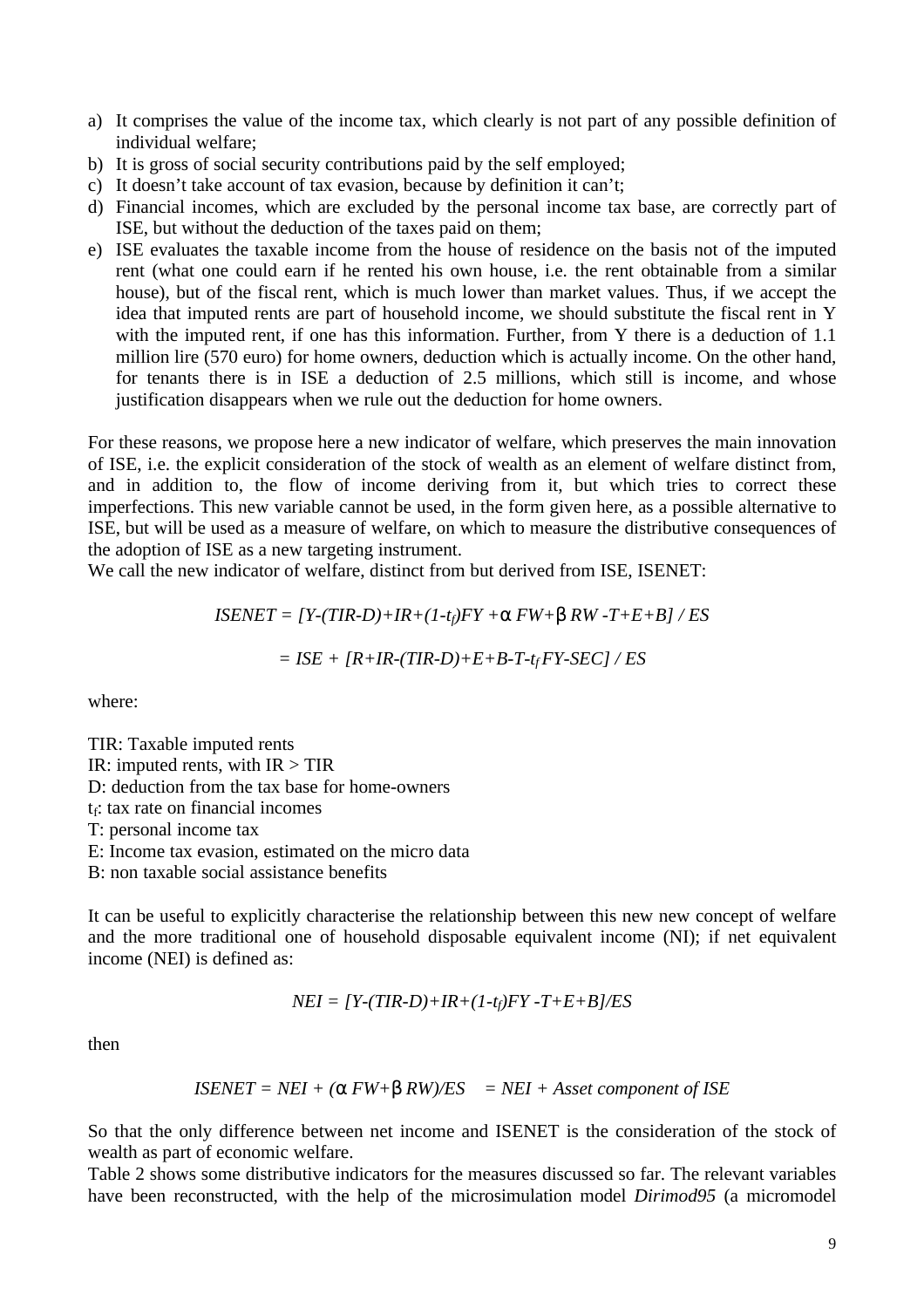jointly built by the Microsimulation Unit of the Universities of Bologna, Modena and Reggio Emilia, and Prometeia Calcolo) on the original micro-data of the Bank of Italy Survey. Inequality in the asset component of ISE is clearly much greater than that in the income component, and its effect on the measure of welfare is evident in the reduction by nearly 6 points in the Gini index from ISENET to net income.

|                           | Gini | Coeff. of variation | Headcount ratio | Poverty gap ratio |
|---------------------------|------|---------------------|-----------------|-------------------|
| $ISE*$                    | .429 | 1.03                | .255            | .416              |
| Wealth component of ISE*  | .646 | 1.86                | .440            | .732              |
| Income component of ISE   | .401 | 0.92                | .234            | .405              |
| Taxable equivalent income | .389 | 0.89                | .220            | .414              |
| ISENET*                   | .392 | 0.95                | .210            | .324              |
| Net equivalent income     | .335 | 0.75                | .144            | .318              |

| Tab.2: Distributional statistics |  |
|----------------------------------|--|
|----------------------------------|--|

(\*) Wealth parameters of ISE and ISENET: 8% for real assets, 5% for financial assets. *Source:* Dirimod95.

In fig.1 the average values of total ISE and its two main parts are shown by increasing values of ISE: the income component remains always dominant, but the weight of the other is steadily increasing, from 11% in the first decile to 24% in the ninth and 33% in the top one.

Fig.1: *Average values of ISE and its components by deciles of ISE*



The following matrix shows that there is a very high degree of correlation between ISE, ISENET and net income, which is in part reassuring since we are not looking for an indicator of welfare with drastically new distributional implications, but instead for a more complete and comprehensive one.

#### Tab.3: *Correlation coefficients*

|                           | <b>ISE</b> | Wealth<br><b>ISE</b> | Income<br>component of component of<br><b>ISE</b> | <b>ISENET</b><br>(gross of<br>benefits) | Taxable<br>equivalent<br>income | <b>Net</b><br>equivalent<br>income |
|---------------------------|------------|----------------------|---------------------------------------------------|-----------------------------------------|---------------------------------|------------------------------------|
| $ISE*$                    |            |                      |                                                   |                                         |                                 |                                    |
| Wealth component of ISE*  | .83        |                      |                                                   |                                         |                                 |                                    |
| Income component of ISE   | .93        | .59                  |                                                   |                                         |                                 |                                    |
| ISENET*                   | .97        | .91                  | .85                                               |                                         |                                 |                                    |
| Taxable equivalent income | .88        | .49                  | .98                                               | .78                                     |                                 |                                    |
| Net equivalent income     | .97        | .74                  | .95                                               | .95                                     | .91                             |                                    |

(\*) Wealth parameters of ISE and ISENET: 8% for real assets, 5% for financial assets. *Source:* Dirimod95.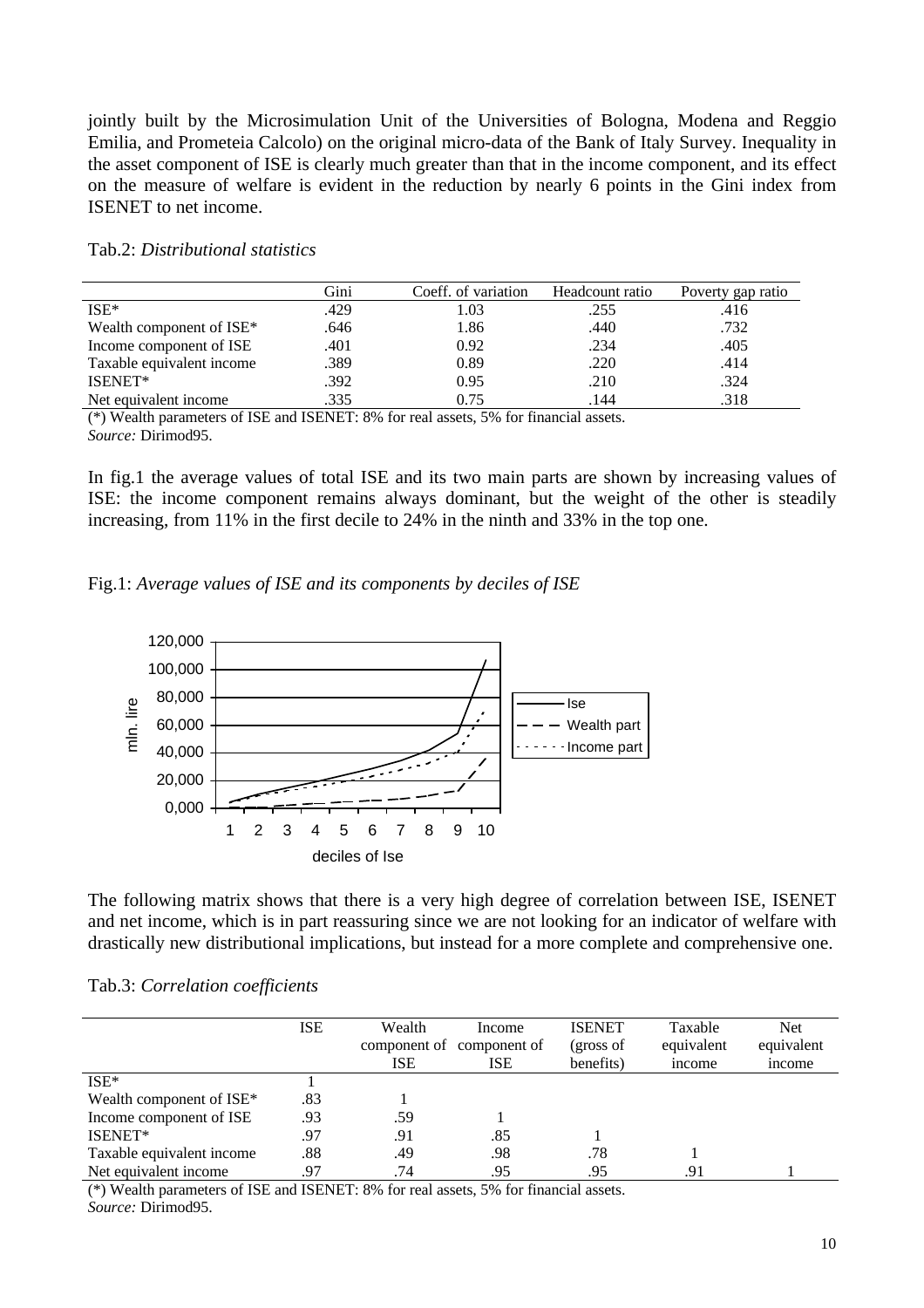Limiting the computation only to the poorest 20% of the population in terms of ISE, the correlation (these results are not extensively reported in the text) between the wealth and income components becomes slightly negative, while all other correlations remain very high, in particular between net equivalent income and ISENET (.93), between ISE and net equivalent income (.83), and thus also between ISE and ISENET (.84).

#### 2.3 *Efficiency and effectiveness of the current system of social assistance*

This section is devoted to the analysis of the distributive and cost-efficacy effects of the current system of cash benefits, evaluated in the perspective of our new cardinal measure of welfare, ISENET.

The set of welfare programs studied is wider than that traditionally considered under the "social assistance" heading, because a less formal characterisation of the various transfer schemes must conclude that the widespread diffusion of fraud and abuses has transformed, particularly in the past, but with consequences which will last for many years, the nature of some schemes, notably the INPS invalidity pensions (and in part also the basic unemployment indemnities), for which the requirement of a short contributory period and a medical test have not been sufficient to avoid their misuse as practical substitutes of a safety net.

Table 4 shows the distribution of ISENET and of each form of assistance transfer in the deciles of the distribution of ISENET, evaluated without the transfers so as to have a picture of the welfare distribution before the allocation of benefits. Different forms of payments have different objectives and involve different groups, for example it is sensible to imagine that unemployment subsidies are more concentrated among the first deciles than invalidity pensions, but it may be useful to summarise their impact simply by looking at how they are distributed in the various sections of the welfare distribution. As a preliminary step, it is easy to note that the distribution of ISENET is strongly concentrated, since more than 30% of its total amount goes to the richest decile: this is a consequence of the explicit consideration in ISENET of (part of) the stock of wealth, whose distribution is much more skewed than that of income. Family allowances are strongly concentrated in the first two deciles, with more than 50% of total expenditure, and with amounts smoothly decreasing across the whole decile distribution. This transfer is subject to an household income test corrected by an equivalence scale, so its distributional behaviour is consistent with its statutory characteristics; furthermore, the ISE equivalence scale is, when compared with other scales, relatively generous with large households, which are thus located in the poorest deciles, and these are the households who typically receive the bulk of family benefits. In comparison with the first form of transfers, the concentration of old age supplementary benefits is much lower: more than 30% of its total amount goes to the richest 50% of the population; recalling that total expenditure for this subsidy in 1997 was about 30.000 billion lire (around half of total public expenditure for social assistance), this means that nearly 10.000 bln. lire used to supplement pensions to the minimum are actually received by persons who cannot be considered poor at all. This is clearly a consequence of the peculiar and inconsistent targeting criteria of this scheme, shortly described above. Social pensions are evidently skewed towards the poor, but also in this case more than 30% of total expenditure goes to the top 50% of the distribution, i.e. to people who could significantly increase their income flows by disposing of part of their assets. Among the two forms of invalidity pensions, those paid by INPS are more concentrated among the poor than the others, and this seems to confirm the widely held suspect that they have played the role of a surrogate for a missing general safety net, providing a minimum income to many poor not entitled to other forms of social assistance. The "Other social benefits" recorded in the sample survey of the Bank of Italy represent the category whose distribution is more evenly spread across deciles, perhaps as a consequence of the dominant role played by the indemnities for relatives assisting an handicapped person, which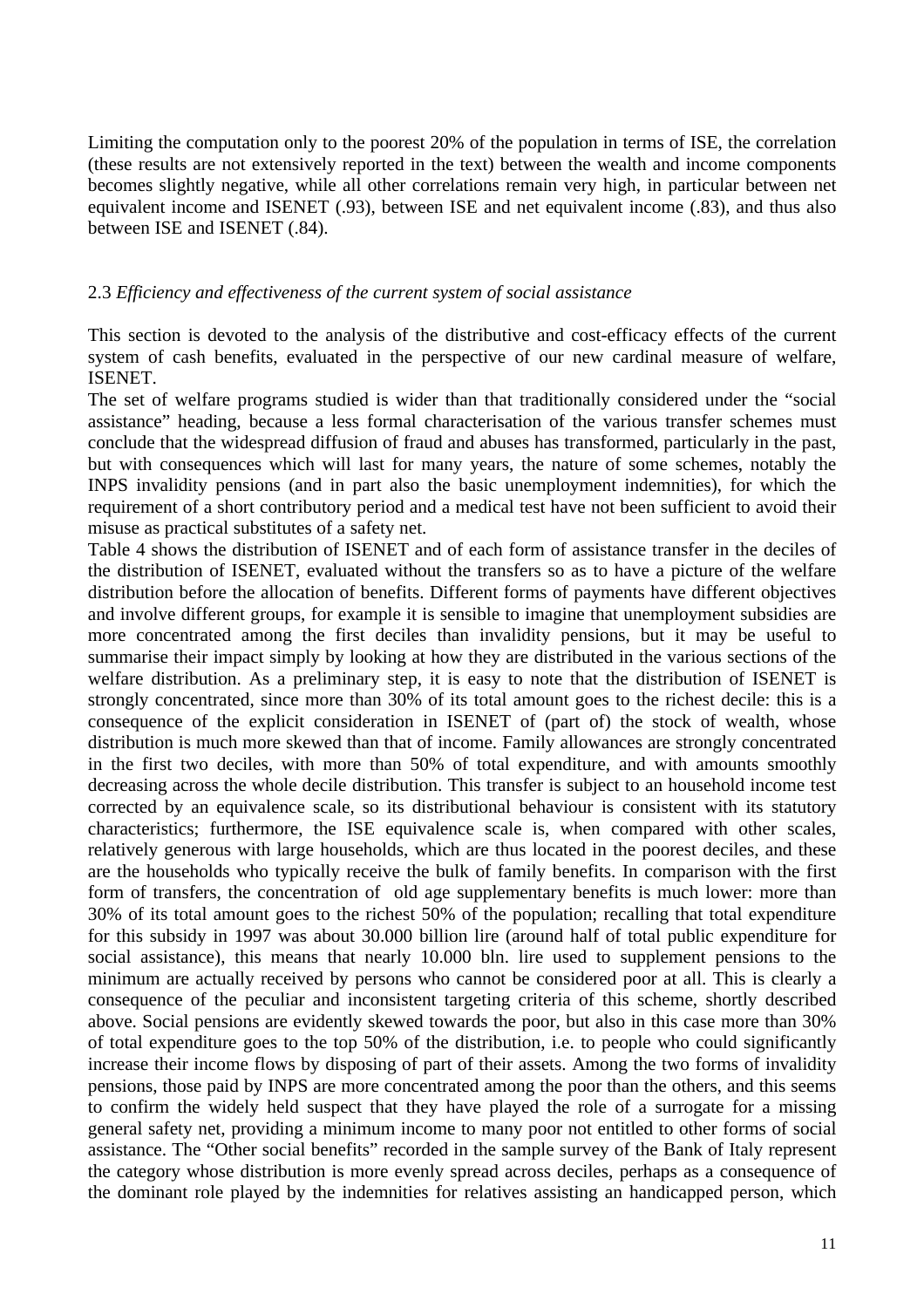are granted only under the condition of the presence of a seriously disabled person, without any test of means. Finally, unemployment benefits are the category more concentrated in the first decile, which comprises many of the households with a non working head, who are also characterised by low levels of assets, being mainly in the first stages of their life cycle, and thus very poor in terms of ISENET.

| Deciles                 |       |       |       | 4     |       | 6     |       | 8     | 9     | 10    | <b>Bottom</b> | Total |
|-------------------------|-------|-------|-------|-------|-------|-------|-------|-------|-------|-------|---------------|-------|
|                         |       |       |       |       |       |       |       |       |       |       | 50%           |       |
| <b>ISENET</b>           | 1.42  | 3.19  | 4.55  | 5.86  | 7.20  | 8.58  | 10.14 | 12.29 | 15.73 | 30.98 | 22.22         | 100   |
| Family allowances       | 27.71 | 23.21 | 18.46 | 12.10 | 7.44  | 4.95  | 3.00  | 1.74  | 0.94  | 0.38  | 78.03         | 100   |
| Old age suppl. pensions | 20.23 | 14.28 | 11.43 | 10.50 | 10.79 | 6.68  | 8.22  | 7.54  | 5.95  | 4.38  | 67.23         | 100   |
| Social pensions         | 29.70 | 11.42 | 13.28 | 6.37  | 6.00  | 9.87  | 6.21  | 8.69  | 4.53  | 3.94  | 66.77         | 100   |
| Civil Inval. pensions   | 19.85 | 14.51 | 11.71 | 4.86  | 22.46 | 9.43  | 3.13  | 3.35  | 10.14 | 5.41  | 73.39         | 100   |
| INPS Inval. pensions    | 20.24 | 16.38 | 10.41 | 13.69 | 11.37 | 6.64  | 9.14  | 8.09  | 2.78  | 1.27  | 72.09         | 100   |
| Other social benefits   | 495   | 5.69  | 9.12  | 12.60 | 15.68 | 25.79 | 5.13  | 2.22  | 10.53 | 8.25  | 48.04         | 100   |
| Unemployment benefits   | 43.75 | 11.43 | 13.00 | 3.48  | 8.47  | 6.62  | 2.48  | 2.32  | 6.42  | 2.03  | 80.13         | 100   |
| <b>Total Benefits</b>   | 23.79 | 15.63 | 13.09 | 10.11 | 10.25 | 7.53  | 6.17  | 5.61  | 4.84  | 2.98  | 72.87         | 100   |

Tab.4: *Distribution of ISENET and social expenditure (by deciles of ISENET\*)*

\* ISENET here is before the receipt of social expenditure *Source:* Dirimod95.

A more precise and detailed description of the ability of social transfers to contrast poverty is provided in table 5, which presents the by now standard indicators of target efficiency and poverty reduction effectiveness for each of the schemes mentioned before (Weisbrod 1970, Beckerman 1979). Poverty here is defined in terms of ISENET, and the poverty line is given by the average per capita value of ISENET. Appendix 2 shows the same results, but for poverty defined in a more standard way, i.e. in terms of net equivalent income, and allows to compare the results of the two concepts of welfare.

Tab.5: *Efficiency and effectiveness of social expenditure*

|                                 | VEE   | <b>PRE</b> |       | <b>PGE</b> |
|---------------------------------|-------|------------|-------|------------|
| Family allowances               | 58.75 | 55.37      | 5.76  | 9.02       |
| Supplementary pensions          | 39.25 | 32.80      | 16.43 | 15.75      |
| Social pensions                 | 44.26 | 38.81      | 12.30 | 4.16       |
| Civil Invalidity pensions       | 37.36 | 28.73      | 23.09 | 1.19       |
| <b>INPS</b> Invalidity pensions | 44.96 | 35.88      | 20.19 | 8.83       |
| Other social benefits           | 15.47 | 11.95      | 22.74 | 0.43       |
| Unemployment benefits           | 63.90 | 55.27      | 13.51 | 3.38       |
| <b>Total Benefits</b>           | 44.93 | 37.04      | 17.57 | 34.81      |

*Source:* Dirimod95.

The first column of Table 5 reports the values of Vertical Expenditure Efficiency (VEE), meaning the share of total expenditure going to households who are poor before the transfer, and shows that more than 50% of total benefits go to households whose ISENET is above the poverty line even before the transfers. The amount that would be wasted according to this measure is still greater, approaching 60%, in the case of supplementary pensions, quantitatively the most important among the "traditional" assistance schemes, i.e. excluding INPS invalidity pensions. The indicator of Poverty Reduction Efficiency (PRE, the fraction of total expenditure allowing poor households to reach the poverty line, without overcoming it) is strongly correlated to VEE, the formal relation being VEE(1-S)=PRE, where S is the Spillover index, a measure of the excess of expenditure with respect to the amount strictly necessary to reach the poverty line. To sum up the evidence provided by these three indicators, it seem fair to say that the target efficiency of current benefits is very low,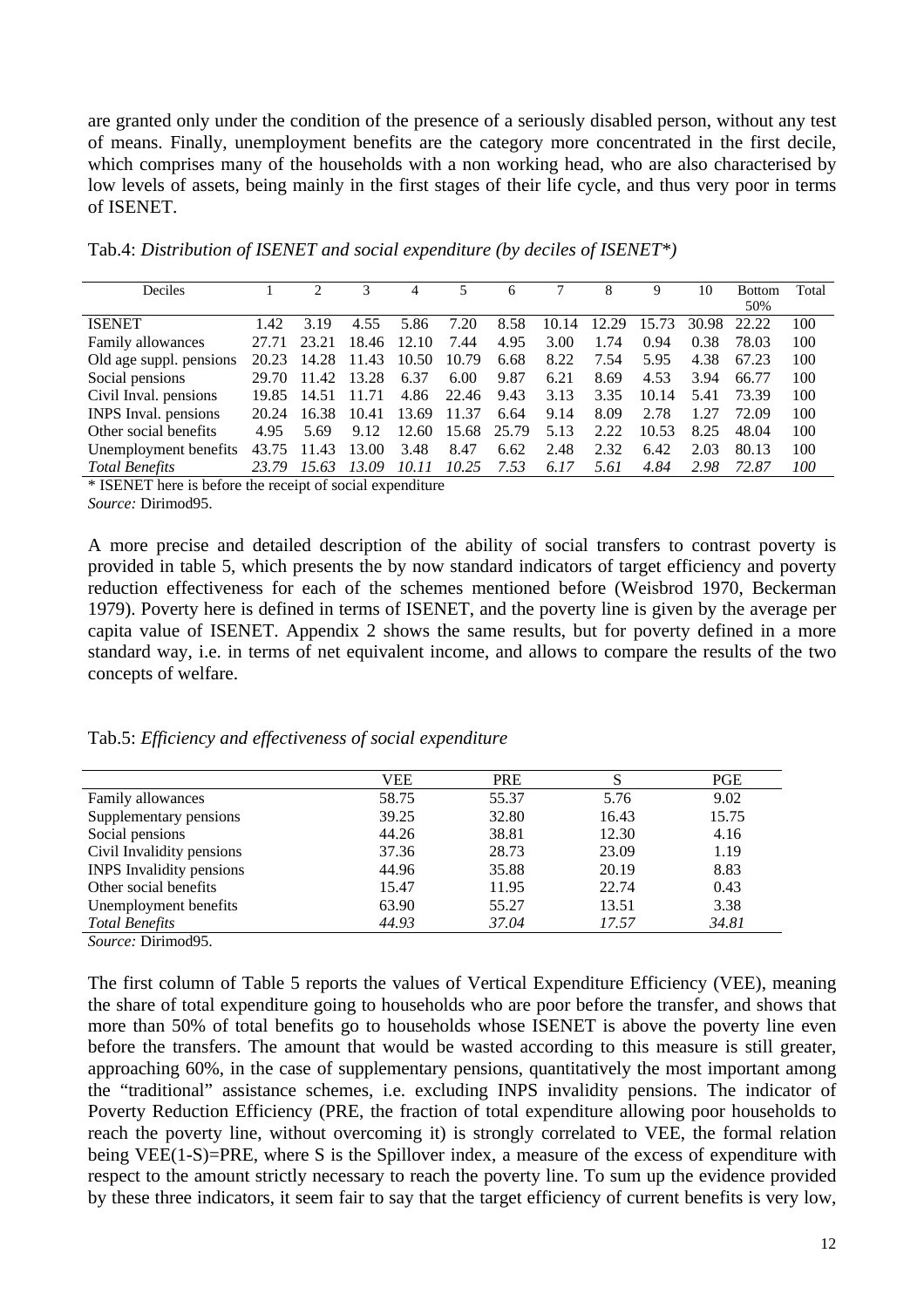so there would be room to redirect public assistance expenditures towards the truly poor, without violating the currently tight budget constraints.

Even a program very well targeted towards the poor (i.e. very efficient), however, could leave many households in poverty, if the amount of total resources is low, so the three measures considered so far are not sufficient to evaluate how good is a transfer system to fight poverty: we need another indicator, the Poverty Gap Efficiency (PGE), which shows how effective is a cash benefit in filling the poverty gap. The last column of the table thus shows that total benefits manage to fill 35% of the poverty gap. Given the huge amount of resources not targeted to the poor, this share could be significantly increased, with better means-testing criteria, without the need of additional funds.

Table 6 tries to examine the presence and consequences of a basic feature of the Italian welfare state: its categorical nature, and therefore a significant degree of horizontal inequity whereby households with similar levels of welfare can rely on very different levels of assistance from the State, depending for example on the age of the head, or his position in the labour market.

|                        | Income gap<br>ratio of<br>ISENET* | PGE of benefits | % of households<br>with ISENET*<br>below the<br>poverty line of<br>ISENET* | % of households<br>with ISENET <sup>+</sup><br>below the<br>poverty line of<br>ISENET* | % reduction in<br>the number of<br>poor households |
|------------------------|-----------------------------------|-----------------|----------------------------------------------------------------------------|----------------------------------------------------------------------------------------|----------------------------------------------------|
|                        | a                                 | $\mathbf b$     | $\mathbf c$                                                                | d                                                                                      | $(d-c)/c$                                          |
| Profession of the head |                                   |                 |                                                                            |                                                                                        |                                                    |
| Manual worker          | 32.43                             | 34.75           | 28.41                                                                      | 23.56                                                                                  | $-17.1$                                            |
| White collar           | 21.51                             | 33.63           | 7.66                                                                       | 6.57                                                                                   | $-14.2$                                            |
| Manager                | 6.16                              | 46.45           | 1.15                                                                       | 1.08                                                                                   | $-6.1$                                             |
| Professional           | 28.79                             | 2.00            | 5.24                                                                       | 5.12                                                                                   | $-2.3$                                             |
| Self employed          | 38.78                             | 5.43            | 20.10                                                                      | 19.21                                                                                  | $-4.4$                                             |
| Pensioner from work    | 35.79                             | 45.80           | 20.31                                                                      | 15.19                                                                                  | $-25.2$                                            |
| Pens. not from work    | 48.57                             | 49.51           | 44.29                                                                      | 34.55                                                                                  | $-22.0$                                            |
| Unemployed             | 61.63                             | 21.72           | 68.75                                                                      | 64.18                                                                                  | $-6.6$                                             |
| Other                  | 48.03                             | 20.70           | 38.08                                                                      | 35.91                                                                                  | $-5.7$                                             |
| Area                   |                                   |                 |                                                                            |                                                                                        |                                                    |
| North West             | 36.80                             | 38.45           | 14.23                                                                      | 11.33                                                                                  | $-20.4$                                            |
| North East             | 31.95                             | 43.03           | 9.72                                                                       | 6.88                                                                                   | $-29.2$                                            |
| Centre                 | 36.03                             | 45.46           | 16.81                                                                      | 13.21                                                                                  | $-21.4$                                            |
| South                  | 44.00                             | 31.30           | 43.86                                                                      | 37.96                                                                                  | $-13.4$                                            |
| Age of the head        |                                   |                 |                                                                            |                                                                                        |                                                    |
| $\leq 30$              | 45.69                             | 20.78           | 27.62                                                                      | 25.92                                                                                  | $-6.1$                                             |
| $31 - 45$              | 41.18                             | 25.62           | 25.20                                                                      | 22.01                                                                                  | $-12.7$                                            |
| 46-60                  | 38.89                             | 27.34           | 17.20                                                                      | 15.08                                                                                  | $-12.3$                                            |
| 61-70                  | 39.80                             | 45.10           | 23.84                                                                      | 17.96                                                                                  | $-24.7$                                            |
| >70                    | 41.29                             | 49.64           | 30.55                                                                      | 23.29                                                                                  | $-23.8$                                            |
| Total                  | 40.73                             | 34.81           | 23.61                                                                      | 19.60                                                                                  | $-17.0$                                            |

Tab.6: *Efficiency and effectiveness of social expenditure by demographic groups*

 $*$  before the receipt of benefits;  $+$  after the receipt of benefits.

*Source:* Dirimod95.

Table 6 clearly shows that the PGE of total benefits is strikingly different across occupational or age groups; in part these differences are explained by the diverging poverty gap ratios before the intervention of the state, since the lower is the poverty gap ratio, the higher tends to be the PGE of the same monetary transfer, but the effects of the categorical nature of the system are evident if, for example, one compares the values for the self employed and pensioners out of work, who have very similar poverty gaps but very different indicators of PGE. Still, the unemployed have a poverty gap ratio very close to that of pensioners not from work (invalids, recipients of social pensions, …), but the PGE of the first group is less than half of the corresponding value of the second one. The fact that social expenditure policies towards the poor have historically turned out to be identified with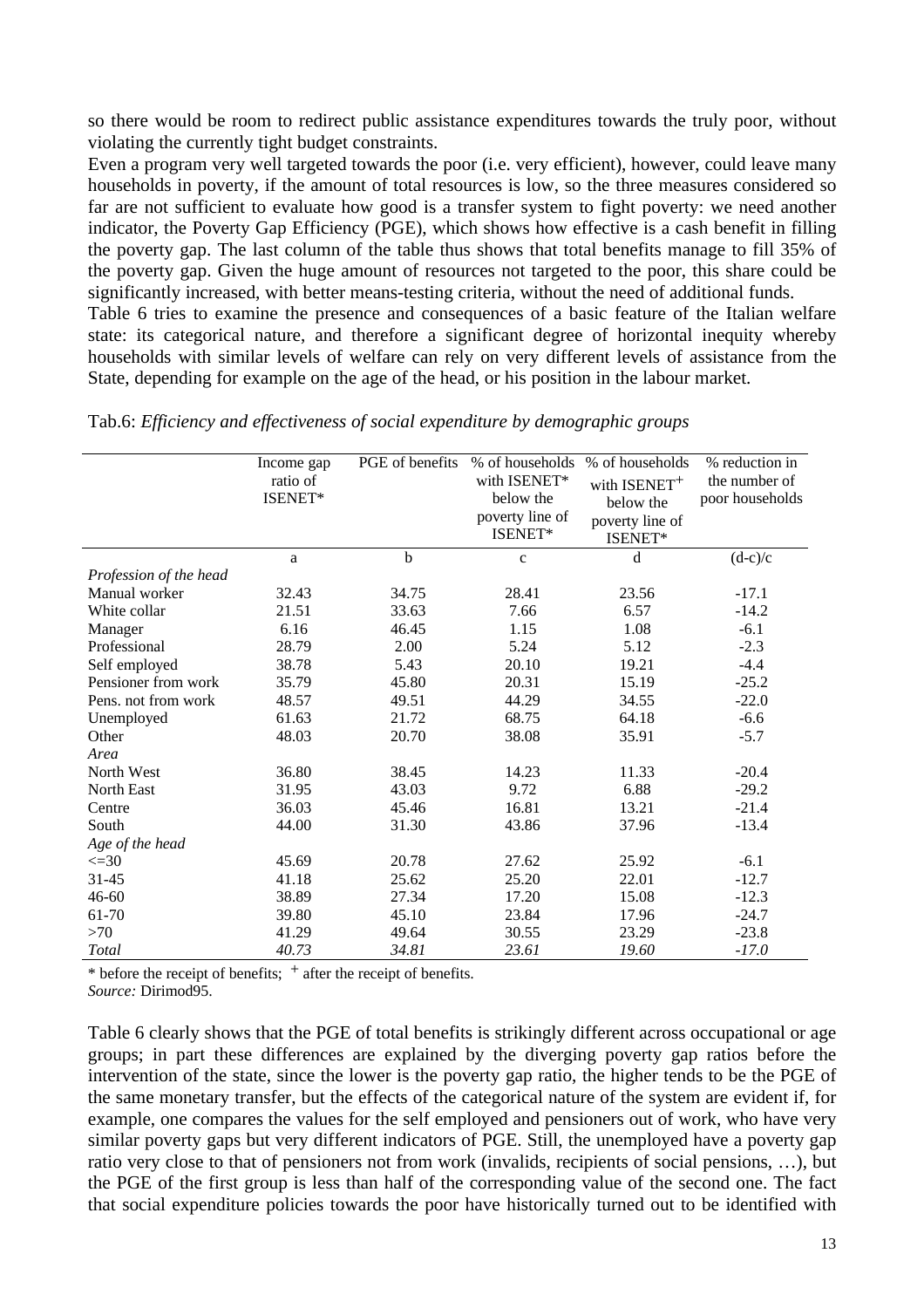pension policy can clearly be seen also by the PGE index for different age groups: it is constantly increasing from young to old ages, even if the poverty gap ratios are very similar across groups. As a consequence of these inequities, very different is also the percentage of households who, in each demographic group, manages to escape from poverty thanks to the receipt of benefits: while for the whole sample 17% of households who are poor before the transfer are no longer poor after them, this percentage is only 6.1% for households with a very young head, and 24.7% for those in the 61- 70 age bracket.

### **3. Old and new tests of means: an estimation of the distributive profiles**

Who will gain and who will lose if ISE is adopted as the new test of means to target welfare services? The final answer will of course depend on the scope of its application, in particular on the decisive question of whether all cash transfers will, in the future, be subject to ISE, and what form they are going to assume. This point will be raised again in the last section. Here we simply study how different economic and demographic groups of the population are likely to change their relative position if households are ranked first by a variable representing old means-testing criteria, and then by ISE. Those who occupy a low ranking according to the current classification system may possibly see their relative position increased in the ISE ordering, and could thus lose their entitlement to social assistance.

It is difficult to choose a single economic variable as representative of the current targeting system, since, as discussed in section 2, the means-testing criteria are still rudimentary and uncoordinated, but the tax base of the personal income tax is the variable most commonly taken into account by public administration, and so we choose it as the current means-testing system. Taxable income is then corrected by the same equivalence scale used for ISE, because currently a great variety of equivalence scales is applied, nearly a different one for each form of cash or in-kind transfer, and so it would be impossible to pick a particular scale as particularly representative. This of course will underestimate the true heterogeneity between the equivalent income and ISE distributions.

The transition matrix shown in table 7, typical of analyses of income mobility, connects the deciles of the two distributions, and contains the probabilities that households belonging to each decile of the income distribution have to fall in the various deciles of the ISE ranking. The leading diagonal (in bold) shows the probabilities to remain in the same decile.

| Deciles of equivalent |      | Deciles        |      |      |        |      |      |      |      |      |
|-----------------------|------|----------------|------|------|--------|------|------|------|------|------|
| Taxable Income        |      |                |      |      | of ISE |      |      |      |      |      |
|                       |      | $\overline{2}$ | 3    | 4    | 5      | 6    | 7    | 8    | 9    | 10   |
|                       | 71.4 | 15.0           | 4.6  | 4.2  | 1.7    | 1.5  | 0.3  | 0.6  | 0.0  | 0.7  |
| 2                     | 27.2 | 41.4           | 18.2 | 8.1  | 2.7    | 0.9  | 0.3  | 0.3  | 0.6  | 0.3  |
| 3                     | 1.5  | 34.8           | 33.8 | 15.6 | 8.7    | 2.4  | 1.7  | 0.9  | 0.2  | 0.2  |
| 4                     | 0.0  | 8.6            | 30.3 | 30.5 | 15.0   | 7.7  | 4.5  | 1.7  | 1.0  | 0.7  |
| 5                     | 0.0  | 0.0            | 13.1 | 25.3 | 29.6   | 20.2 | 5.6  | 3.7  | 2.1  | 0.4  |
| 6                     | 0.0  | 0.0            | 0.0  | 15.3 | 24.8   | 29.7 | 14.9 | 11.1 | 2.0  | 2.2  |
| 7                     | 0.0  | 0.0            | 0.0  | 1.0  | 16.7   | 27.6 | 30.2 | 14.9 | 7.0  | 2.6  |
| 8                     | 0.0  | 0.0            | 0.0  | 0.0  | 0.8    | 9.4  | 32.9 | 34.1 | 18.6 | 4.1  |
| 9                     | 0.0  | 0.0            | 0.0  | 0.0  | 0.0    | 0.5  | 9.7  | 31.0 | 43.4 | 15.4 |
| 10                    | 0.0  | 0.0            | 0.0  | 0.0  | 0.0    | 0.0  | 0.0  | 1.5  | 25.3 | 73.1 |

Tab.7: *Transition matrix between deciles of equivalent taxable income and deciles of ISE*

*Source:* Dirimod95.

Even if the values on it are not particularly high, excluding the two extremes, much of the mobility is short-range, as could be expected from the very high correlation between income and ISE in table 3. However, some interesting elements emerge, in particular the bottom-left part of the table is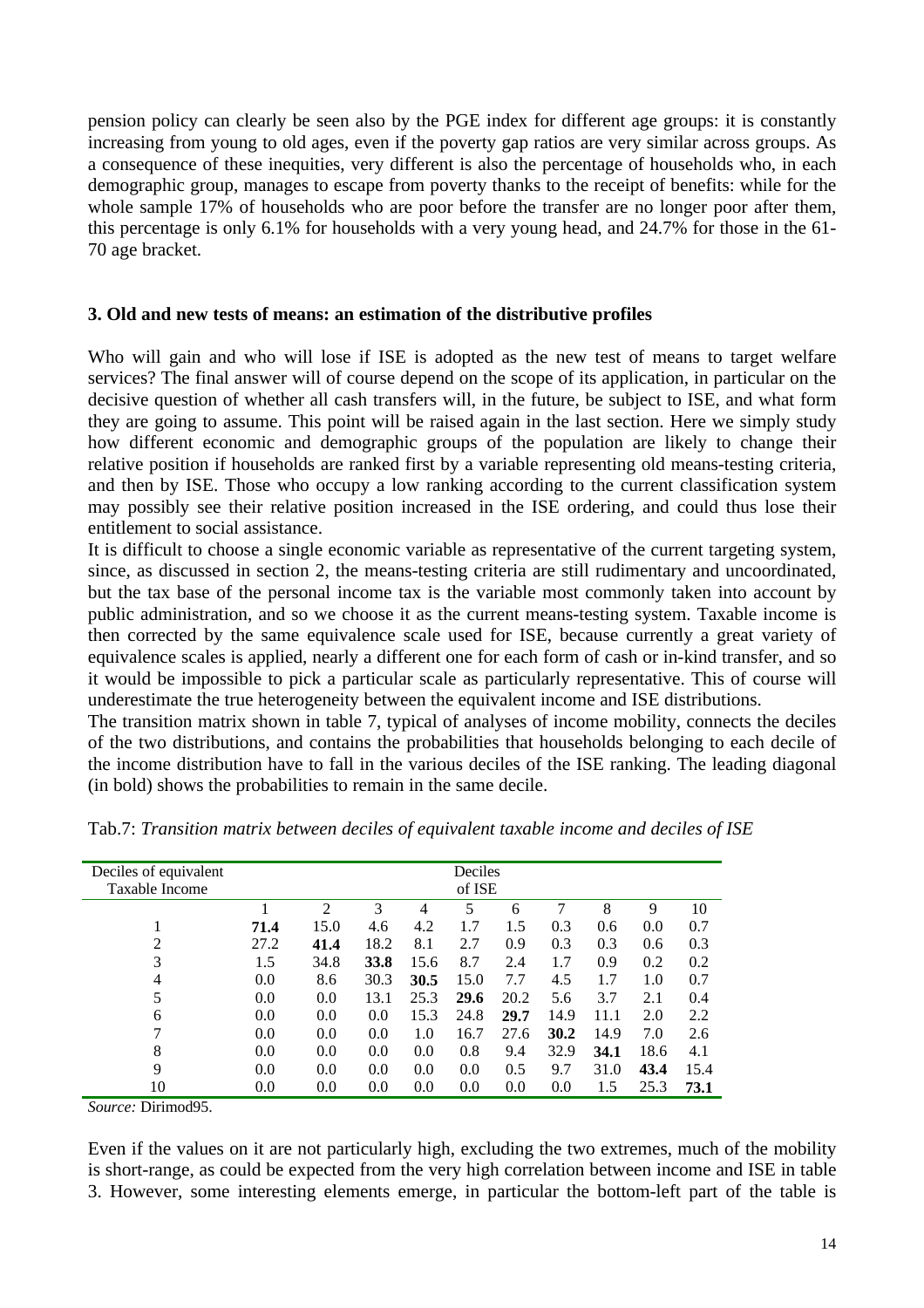empty, while the top-right section, even if not densely populated, contains some observations: this means that a low ranking by taxable equivalent income may be associated with high levels of wealth, but low levels of wealth are never associated with the richest 50% of the income distribution. There are some households who are classified as poor or not particularly affluent in terms of taxable income, but who would see their ranking significantly changed according to the ISE, and would therefore be penalised by the new entitlement rules.

The change in the welfare ranking, in the passage from income to ISE, could be influenced by many elements, such as the age of the household head, his job, and in particular by all those variables which are more strongly correlated with the owning of wealth. To analyse the specific contribution of each of a set of possible determinants, we performed a multinomial logit analysis, where households are divided into three groups: those whose decile rank falls in the passage from income to ISE, those who gain at least one decile, and those who do not change their decile, i.e. stay on the main diagonal (see Table 8). The comparison group is the set of households with a reduction in decile, i.e. that are poorer in terms of ISE, and the reference household has the following characteristics: it is resident in the north-western part of Italy, lives in its own house, and its head is a male, between 41 and 50 years old, white collar, and with at least 13 years of formal education.

|                     | 1) No change in decile |           | 2) Increase in decile |           |
|---------------------|------------------------|-----------|-----------------------|-----------|
|                     | Coeff.                 | t         | Coeff.                | t         |
| Age<31              | $-.282$                | $-2.014$  | $-.671$               | $-3.360$  |
| Age 31-40           | .042                   | 0.435     | $-.157$               | $-1.236$  |
| Age 51-60           | .109                   | 1.022     | .199                  | 1.489     |
| Age 61-70           | .232                   | 1.696     | .367                  | 2.217     |
| Age $>70$           | .176                   | 1.196     | .702                  | 4.031     |
| Manual worker       | .179                   | 1.679     | .169                  | 1.126     |
| Manager             | .672                   | 4.580     | .123                  | 0.551     |
| Professional        | 1.859                  | 7.429     | 2.883                 | 10.432    |
| Self employed       | 1.791                  | 12.740    | 3.059                 | 18.302    |
| Pensioner from work | .797                   | 5.930     | 1.360                 | 8.005     |
| Pens. not from work | 1.365                  | 8.447     | 1.865                 | 9.318     |
| Unemployed          | 2.573                  | 12.954    | 2.999                 | 12.016    |
| Other               | 1.681                  | 8.736     | 2.519                 | 10.493    |
| Primary education   | $-1790$                | $-1.879$  | $-.144$               | $-1.291$  |
| Secondary education | $-.1782$               | $-2.019$  | $-.183$               | $-1.704$  |
| Degree              | 615                    | 4.458     | .223                  | 1.232     |
| North east          | .268                   | 2.999     | .692                  | 6.771     |
| Centre              | $-.090$                | $-1.018$  | .163                  | 1.571     |
| South               | $-.0535$               | $-0.685$  | $-.609$               | $-6.231$  |
| Female head         | $-.223$                | $-2.741$  | $-.277$               | $-2.801$  |
| Tenant              | $-2.247$               | $-31.186$ | $-3.629$              | $-28.236$ |
| N. comp.            | .118                   | 2.744     | .133                  | 2.488     |
| N. children 0-17    | .117                   | 1.950     | .108                  | 1.416     |
| N. earners          | $-.365$                | $-7.455$  | $-.668$               | $-11.081$ |
| Constant            | .407                   | 2.762     | $-.096$               | $-0.501$  |

**\* Reduction in decile** is the comparison group Number of  $obs = 8135$ Pseudo R2  $= 0.1853$ 

Log Likelihood  $= -7130.6571$ 

*Source:* Dirimod95.

The interpretation to be given to these results is, as partially anticipated, the following: those who increase their decile, i.e. are richer in terms of ISE, are more likely to lose the right to ask for social services, and in this sense are penalised by the shift from income to ISE. The results of the last two columns of tab. 8 show first that the probability to move from a lower level to a higher level of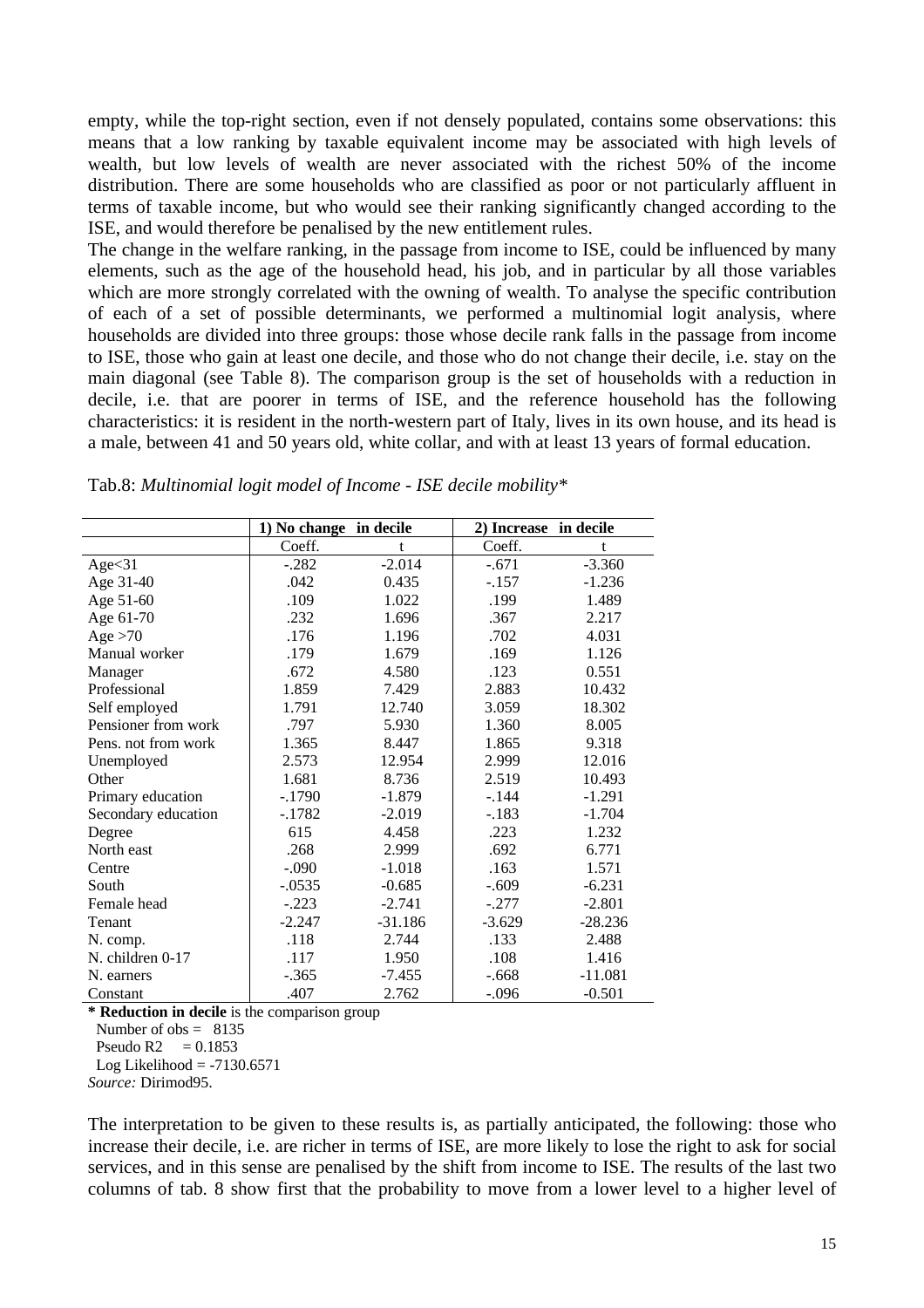welfare is consistently increasing with the age of the head, as a consequence of the process of wealth accumulation over the life cycle: *ceteris paribus*, the adoption of ISE should penalise households in the final part of their life, who on average have access to substantial stocks of wealth. Among the professional categories, independent workers make the biggest leap, followed by pensioners and the unemployed, who still remain in the bottom part of the distribution, but have levels of wealth which, however low, are greater than current income. The effect of education is low, perhaps since many of the elderly, who on average have substantial stock of wealth, have also low education levels. As for the geographic area, only those living in the North-East make a significant decile gain, while households living in the Southern part of Italy make an opposite leap. Female headship is associated with a decline in the ranking, as well as being tenants. Finally, the greater the number of earners, the bigger will be the reduction in decile from income to ISE: households with many earners are of course placed in the top part of the income distribution, but they may not be equally endowed with real or financial assets.

The results of this analysis then imply that the likely "winners" from the adoption of ISE, in terms of a more favourable and easy access to social services, are households in the first stages of their life cycle, residents in the South, and with a dependent worker as the head. On the contrary, the "losers" will be households with a head not employed as dependent worker (particularly the selfemployed), more than 60 years old, resident in the North-eastern part of Italy.

The two alternative classification systems are further contrasted in the following table, showing how many households would change their position in the passage form income to ISE (see Table 9). If we make the simplifying assumption that poor households in terms of equivalent income are the beneficiaries of current welfare services, while ISE is actually the most consistent targeting criterion, nearly 16% of households (3.5% / 22%) who are poor in terms of income would not be classified as ISE poor, and thus would lose access to social assistance; these households can be termed *false positives*, since only the adoption of an unsatisfactory targeting criterion allows them to belong to the pool of the beneficiaries of social assistance. On the other hand, 7.1% of the sample are not poor in terms of income, but should be entitled to welfare transfers according to ISE, and therefore are *false negatives* in terms of income.

|                          | Poor in terms of ISE |                 |                 |      |  |  |  |
|--------------------------|----------------------|-----------------|-----------------|------|--|--|--|
|                          |                      | No              | Yes             |      |  |  |  |
| Poor in terms of taxable | N <sub>0</sub>       | True negatives  | False negatives |      |  |  |  |
| equivalent income        |                      | 70.9%           | 7.1%            | 78%  |  |  |  |
|                          |                      | Area D          | Area B          |      |  |  |  |
|                          | Yes                  | False positives | True positives  |      |  |  |  |
|                          |                      | 3.5%            | 18.5%           | 22%  |  |  |  |
|                          |                      | Area C          | Area A          |      |  |  |  |
|                          |                      | 74.4%           | 25.6%           | 100% |  |  |  |

Tab.9: *Poor households in terms of personal taxable income or ISE*

*Source:* Dirimod95.

The four groups a household can belong to are shown graphically in Fig.2, where W is wealth and Y income. The vertical line is the poverty line in terms of income, while the other segment represents the ISE poverty line, with a slope of  $-1/\alpha$ , and thus areas A and C identify the income poor, and areas A and B the ISE poor. Those belonging to area B would thus be favoured by the adoption of ISE, and those in area C would be penalised. Some probit analyses conducted on the probability to belong to each of these areas, whose results are not reported for brevity (see Baldini *et al.* 1999), have shown that the probability to fall in the B area is particularly high for those households with a low educational level, resident in the Central or Southern regions of Italy, with a female head and living in a rented house. Conversely, the probability of falling in area C is high especially for households with a self-employed head. This analysis confirms the former multinomial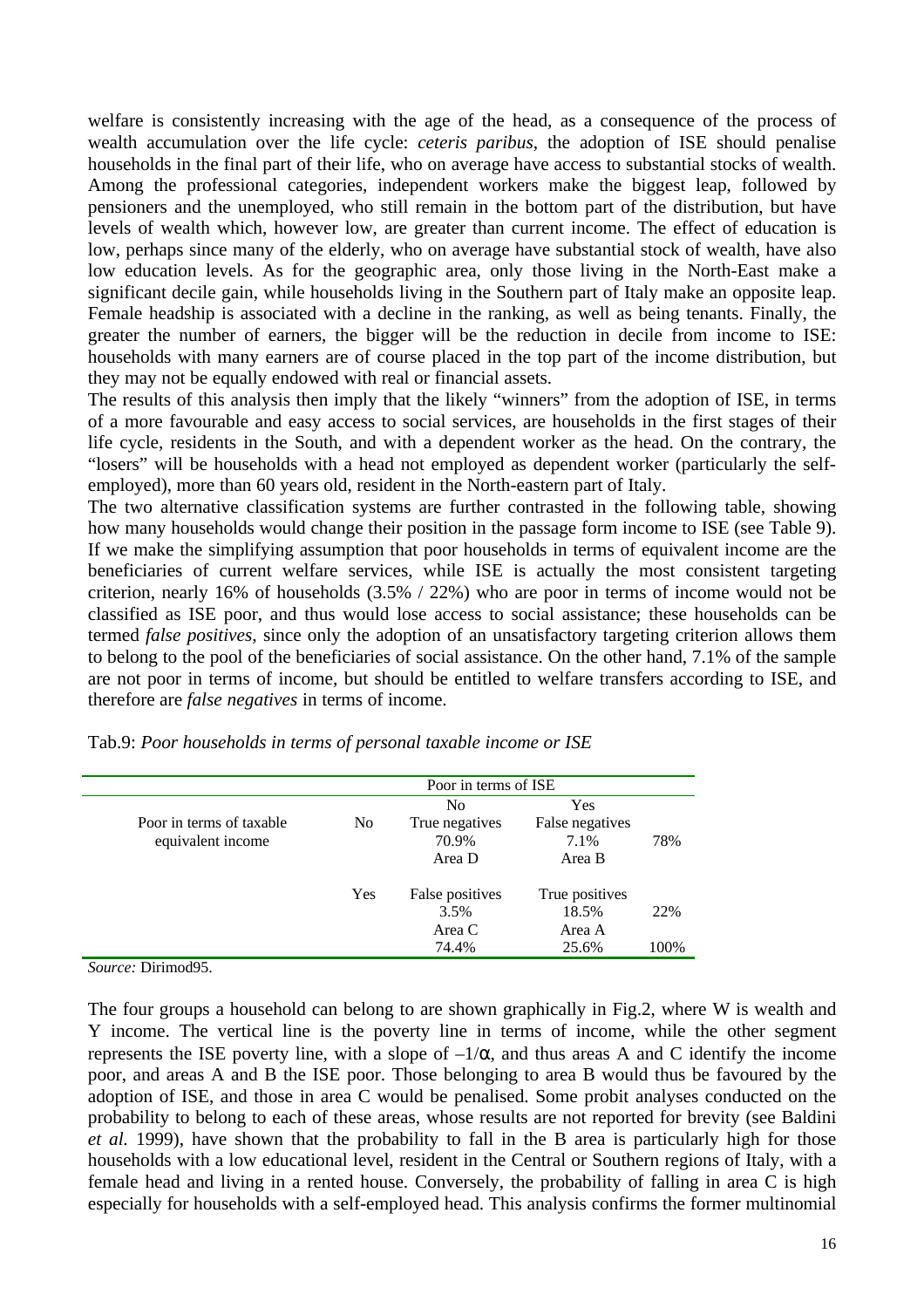logit regression analysis, and also completes it since it is concentrated only on those households making big leaps across the two distributions.

Fig.2: *Winners and losers in the passage from the income to the ISE distribution*



#### **4. Towards a new framework for social assistance**

The introduction of ISE is going to have important implications not only for the selection of the beneficiaries of cash or in kind transfers, but can, at least in principle, provide the basis for a deep restructuring of the whole system of social assistance. As already discussed, the adoption of a new means-testing criterion is one of the main innovations that the Italian welfare spending system has recently implemented in order to satisfy the twofold objective of the Onofri Commission, namely a broad universalism, in terms of categorical eligibility to the benefits, and a more efficient degree of selectivity in the determination of the deserving households. However it should be stressed that only with profound changes in its institutional structure, the current system, which is still characterised by a number of categorical schemes, is likely to approach the universal vision envisaged by the legislator.

Some first steps towards the extension of the pool of potential beneficiaries have recently been made. In particular in the last 12 months three new schemes have been introduced, which represent also the first concrete applications of ISE:

- a) A *Special Family Allowance* of 2.6 million lire per year (1350 euro) for households with at least three dependent children, and with an ISE lower than 30.8 million for a reference household with 5 members (other thresholds are derived with the ISE equivalence scale). The amount of the subsidy is still positive although decreasing with a withdrawal rate of 50% up to the ceiling of 36 million lire (the cut-out point). Total spending for 1999 is estimated in 390 billion lire.
- b) A *Maternity Allowance* of 1 million lire (516 euro) for each new child, granted if ISE is lower than 50 million lire for a reference household of three members, and if the mother is not covered by any forms of maternity insurance. Total estimated spending is 25 billion lire per year.
- c) The *Minimum Insertion Income* (*Reddito Minimo di Inserimento*, in brief RMI), which represents a first but significant step towards the adoption in Italy of a universal subsidy for the alleviation of poverty, modelled on the basis of the safety nets present in almost all European countries. In a first and experimental phase of three years, the RMI will be introduced only in 42 local areas (among them Napoli, Catania, Genova, Reggio Calabria), chosen according to a complex set of social and economic characteristics, and mainly concentrated in the southern part of Italy, the poorest one. The maximum amount of the RMI is 0.5 million lire (260 Euro) per month for a single person, while for other households the corresponding amounts are found with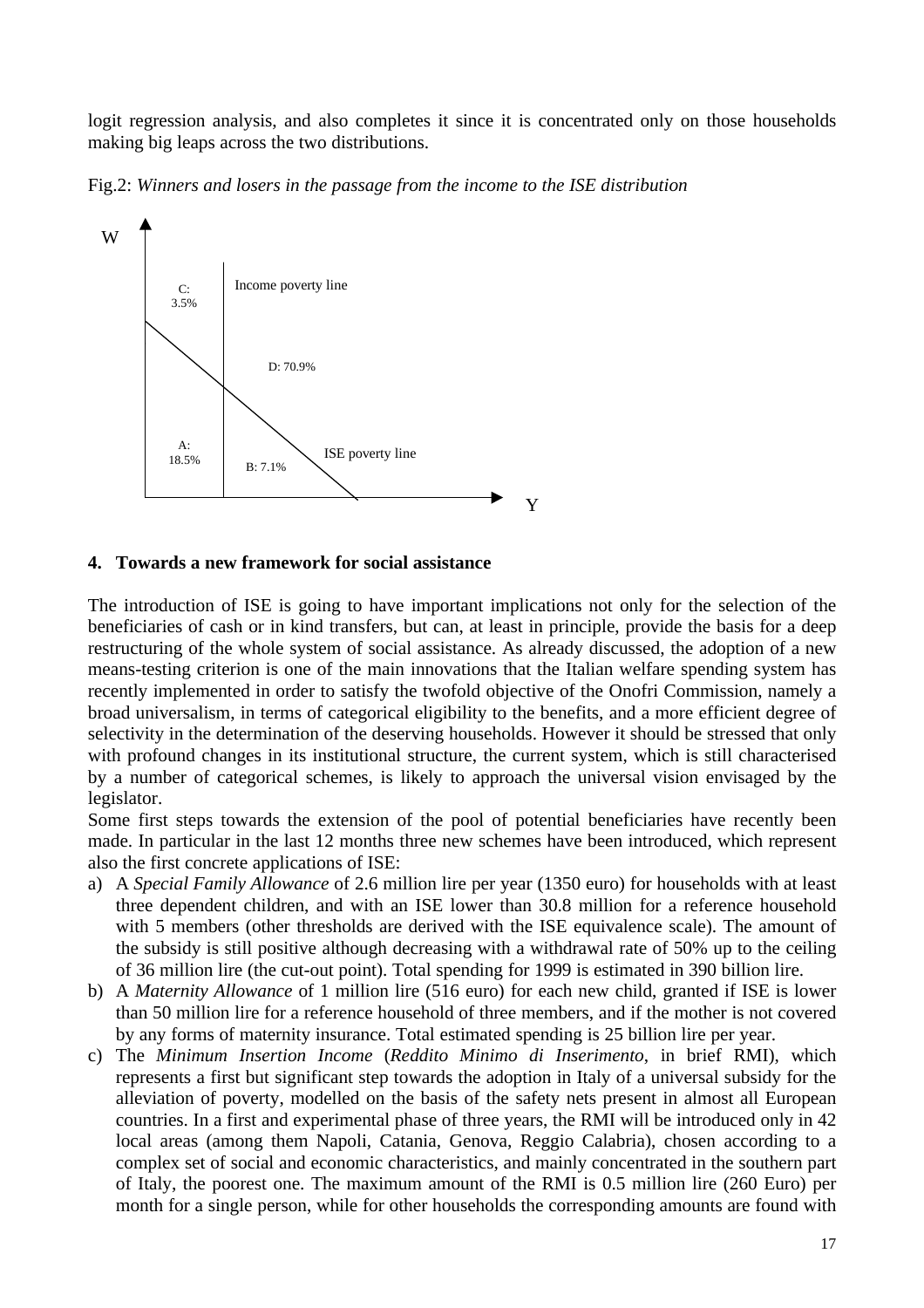the application of the ISE equivalence scale. The transfer is set so as to cover the difference between the maximum amount and household income. Earnings are counted in total household income only for 75% of their total amount, to attenuate the "poverty trap", so that the RMI reproduces a negative income tax scheme with a marginal tax rate of 0.75, covering a constant share of the poverty gap (the difference between the threshold and household income). The entitlement rules for the RMI do not adopt ISE as a selection instrument or as a measure of living standard, even if they share with the ISE legislation the same equivalence scale and the adoption of the household as the resource unit. It is important to notice that any amount of assets, however small, is a sufficient condition for losing eligibility. This pre-requisite appears to be coherent with the nature of the scheme, aimed at alleviating situations of particularly harsh poverty and social exclusion. The receipt of the minimum income is conditional on joining an insertion program, devised by the local authorities with the objective of reintroducing the beneficiary in the labour market, through the acceptance of any job proposals, the attendance of training courses, or the involvement in care services. As far as this measure is extended to the whole population, first provisional estimates show that the RMI will cost about 10.000 billion lire per year.

These three schemes, and in particular the RMI, have the purpose of rendering less categorical the Italian welfare state, in the sense of including in the pool of beneficiaries parts of the population so far excluded, notwithstanding their economic conditions; if and when the RMI passes the experimental phase, Italy will have a universal scheme of poverty alleviation, with the RMI (or perhaps a revised version of it) for the non elderly and the social pension for the over-65. The distributive effects of the new regime are not clear, and depend also on the gradual corrections or on phasing-out of old schemes (especially INPS invalidity pensions and old-age supplementary pensions) and on the nature of the new ones; more specifically, if a new means-testing criterion manages to correct the defects of previous targeting instruments, then new and less categorical expenditure programs can be introduced, and those who appear to be penalised by the new means test can actually turn out to become eligible to new forms of assistance to which they were previously excluded. We have already noted that many categories, e.g. the self-employed or the young unemployed who have never worked, still lack access to substantial cash transfers if they are in need or have family burdens, but these evident inequities, justified on many grounds (tax evasion, incentive effects, contributory financing,...) could be at least partially overcome if a new and more efficient management of the spending system is introduced. ISE is only a part of the necessary reforms, which must include also a reformulation of policies to reintroduce to work those living on welfare subsidies, a strong improvement in the efficiency of the administrative structure, and the strengthening of the control procedures, but it can contribute to create the ideal conditions for a structural reform of the system.

As reported in section 2, the final coverage of ISE is still not clear, in particular whether or not it will be applied also to the selection of beneficiaries of existing cash transfers. As a preliminary step towards a more comprehensive reform of social assistance policies, it may be interesting to check the consequences of a simple experiment, i.e. the application of ISE to the current cash benefits simply as an entitlement criterion, or at least to those benefits who are explicitly aimed at fighting poverty or which have been *de facto* used with this purpose.

Table 10 reports first the share of total expenditure for each scheme going to those households placed below the poverty line computed on ISE without the relevant scheme (that is, the poverty line changes for each row); the second column shows the percentage of current beneficiaries of each subsidy who are not poor in terms of the same variable, and who therefore would lose the transfer if ISE were applied and poverty alleviation were the only aim of the scheme. The last two columns report the same values, but for poverty lines defined in terms of net equivalent income. The results, partly anticipated by the section on efficiency and effectiveness of social transfers, are striking: in the case of supplementary pensions, for example, 57.7% of the beneficiaries are households whose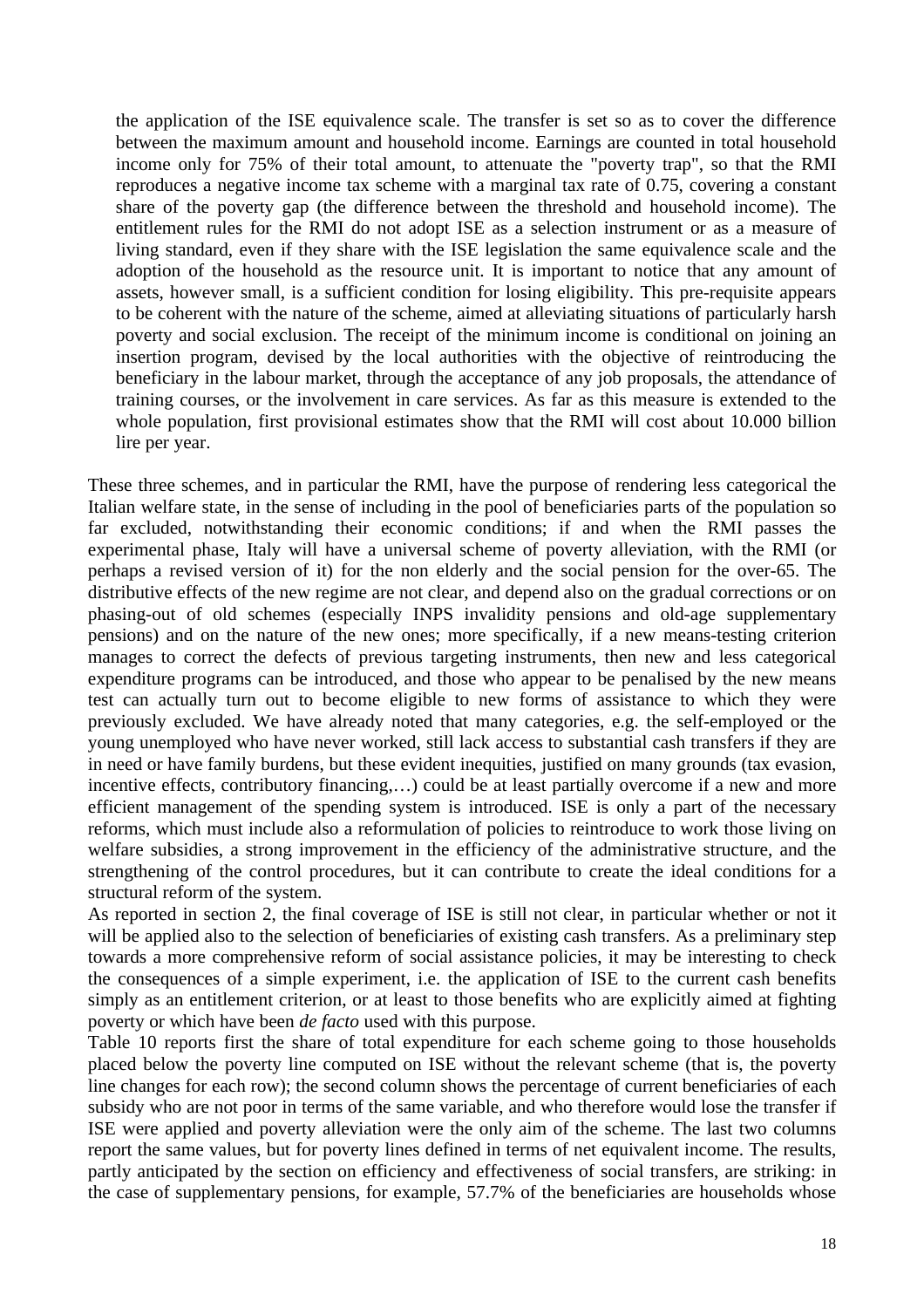ISE (before the benefit itself) is greater than the poverty line, and the same is true for 41.3% of households of social pensioners. These percentages are magnified if the poverty line is in terms on disposable income, since the poverty level is lower. The new programs (RMI, the Special Family Allowance, and the Maternity Allowance) are not surprisingly much more concentrated towards the poor.

|                          | Share of total       | % of current      | Share of total       | % of current        |
|--------------------------|----------------------|-------------------|----------------------|---------------------|
|                          | expenditure going to | beneficiaries who | expenditure going to | beneficiaries who   |
|                          | ISE poor             | are not ISE poor  | income poor          | are not income poor |
| Supplementary pensions   | 41.8                 | 57.7              | 33.8                 | 67.7                |
| Social pensions          | 60.5                 | 41.3              | 38.3                 | 63.4                |
| Civil Inval. pensions    | 48.1                 | 52.4              | 32.6                 | 71.8                |
| INPS Inval. pensions     | 50.9                 | 49.7              | 48.6                 | 55.7                |
| Minimum insertion income | 98.5                 | 2.4               | 96.7                 | 5.7                 |
| Special family allowance | 100.0                | 0.0               | 86.7                 | 17.3                |
| Maternity allowance      | 71.8                 | 28.2              | 35.6                 | 64.4                |

|  |  |  | Tab. 10: ISE as a selection mechanism for current programs |  |  |  |
|--|--|--|------------------------------------------------------------|--|--|--|
|--|--|--|------------------------------------------------------------|--|--|--|

*Source:* Dirimod95.

The amount of redistribution that would be implied by the adoption of ISE, simply as a threshold to target the pool of beneficiaries, seems therefore so pervasive to become politically impracticable in the short run, because it would imply an excessive reshuffling of vested rights. It thus becomes more interesting, if not more realistic, to imagine a completely new spending structure, which will very gradually substitute the old transfers, and can be characterised, in a very hypothetical way, by only two instruments in place of the many seen so far:

a) A *Child Allowance*, giving the same total expenditure of current family benefits, but less concentrated on poor households: it would lose part of the anti-poverty objective implicit in its current structure, being however still more generous with non affluent households.

b) A *Minimum Income Guarantee*, which could cover the whole or part of the ISE poverty gap.

We test here the distributive implications of the introduction of the new programs quoted before (the RMI, the Special Family Allowance, and the Maternity Allowance), and of the completely new system just mentioned (the Child allowance and the Minimum Income Guarantee); this last simulation is of course highly speculative, but can shed some light on the likely direction towards which the welfare state is evolving if it wants to overcome its main limitations.

As for the formal specification of the two new schemes, we adopt the following structure for the Child Allowance (CA):

| $CA = K NCH0.65$                                       | if $ISE < ISE$ min         |
|--------------------------------------------------------|----------------------------|
| K NCH <sup>0.65</sup> [(ISEmax-ISE) / (ISEmax-ISEmin)] | if $ISEmin < ISE < ISEmax$ |
|                                                        | if $ISE > ISEmax$          |

where K is the amount which realises the requisite of equal expenditure with the current family allowance, and turns out to be about 2 million lire (1030 euro) per year, NCH is the number of children between 0 and 17 years old, ISEmin is the threshold between the second and third decile of the ISE distribution, and ISEmax is the corresponding value at the top of the eighth decile. The Child Allowance is given in its full amount to those belonging to the first two deciles of ISE, it is not given at all to the richest 20%, and decreases proportionally in the intermediate deciles, according to the level of ISE. The extension of this scheme to the majority of households should restore its original nature of child subsidy, and should also reduce the disincentive effects on female labour supply.

The Minimum Income Guarantee has been simulated in two different forms:

a) MIG1: total filling up of the ISE poverty gap, without budgetary constraints.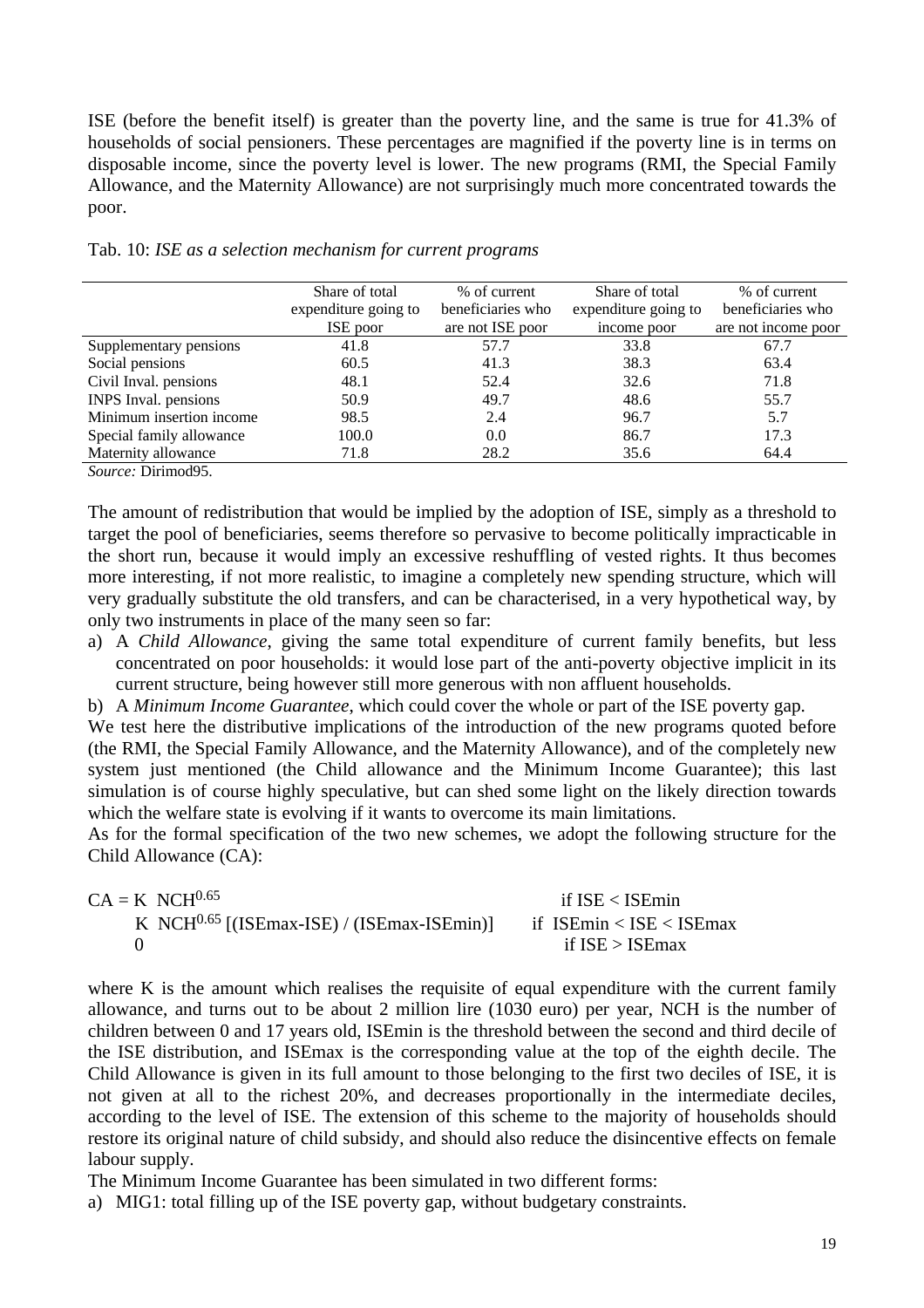b) MIG2: partial filling up of the ISE poverty gap, 50% for those households with an head less than 65 years old, and 80% for others, so as to produce the same total expenditure as the current welfare programs (excluding temporary unemployment benefits, which survive).

The results in terms of the distribution of ISENET are shown in table 11. "Current Benefits" represent the sum of all benefits currently present, while the "New schemes" summarises the three programs quoted before (the RMI, Additional Family Allowance, and the Maternity Allowance). "New benefits 1" is the sum of the Child Allowance and the first version of the Minimum Income Guarantee (MIG1), which implies a total coverage of the ISE poverty gap, while "New benefits 2" includes the Minimum Income Guarantee in its second version, MIG2, which closes the ISE poverty gap only partially.

The effect of current benefits in reducing inequality is substantial, as can be seen by the reduction of 2.5 points in the Gini index. Such a reduction appears to be particularly significant since ISENET contains also an asset component which, as already seen, is very unequally distributed. Few households exit from poverty thanks to current benefits, but the poverty gap ratio (with endogenous (new) poverty line) is reduced by a quarter. "New schemes" does not have a very high aggregate impact, essentially because its total expenditure is very low as already indicated, and the RMI has the great drawback of excluding those households who own even a small amount of financial or real assets (with the exception of the house of residence): this restricts significantly the potential pool of beneficiaries, and could induce undesirable distortionary effects on saving behaviour, so some disregards on financial assets could be advisable. The hypothetical new welfare system is of course much more effective in fighting poverty: in particular its second version, more realistic, induces a limited fall in the percentage of households in poverty, but a sharp drop in the poverty gap ratio, without increasing its cost with respect to the current regime.

|                                              | Gini index | Head count Poverty gap |       |
|----------------------------------------------|------------|------------------------|-------|
|                                              |            | ratio                  | ratio |
| ISENET without current benefits <sup>a</sup> | 0.417      | 0.236                  | 0.407 |
| $ISENET + Current benefits$                  | 0.392      | 0.210                  | 0.324 |
| $ISENET + Current benefits + New schemesb$   | 0.389      | 0.208                  | 0.306 |
| ISENET + New benefits $1^{\circ}$            | 0.349      | 0.076                  | 0.046 |
| ISENET + New benefits $2^d$                  | 0.371      | 0.170                  | 0.161 |

Tab.11: *Distributive effects of total benefits*

*(a) Sum of all benefits of the current system (see par. 2.1)*

*(b) Special Family Allowance, Maternity Allowance, RMI.*

*(c) Child Allowance and MIG1*

*(d) Child Allowance and MIG2*

*Source:* Dirimod95.

Table 12 shows that the recent measures improve significantly all the efficiency and effectiveness indicators. The new Child Allowance is less concentrated on poor households than the current one (the VEE falls by ten points if compared with the figure of Family Allowances in Table 5), while by definition the concentration on poor households is extreme for both versions of the MIG.

|  |  |  |  | Tab.12: Efficiency and effectiveness of social welfare expenditure |  |
|--|--|--|--|--------------------------------------------------------------------|--|
|--|--|--|--|--------------------------------------------------------------------|--|

|                                                  | VEE   | <b>PRE</b> | S     | <b>PGE</b> |
|--------------------------------------------------|-------|------------|-------|------------|
| Current benefits                                 | 44.93 | 37.04      | 17.57 | 34.81      |
| Current benefits $+$ New schemess                | 48.24 | 40.58      | 15.88 | 39.84      |
| Child Allowance                                  | 48.07 | 45.34      | 5.69  | 7.21       |
| MIG1                                             | 96.44 | 75.27      | 21.95 | 96.89      |
| MIG <sub>2</sub>                                 | 96.17 | 86.23      | 10.34 | 70.88      |
| New Benefits 1                                   | 90.00 | 67.26      | 25.25 | 99.31      |
| New Benefits 2                                   | 86.43 | 77.19      | 10.69 | 77.47      |
| $\sim \cdot$ .<br>$\sim$ $\sim$<br>$\sim$ $\sim$ |       |            |       |            |

*Source:* Dirimod95.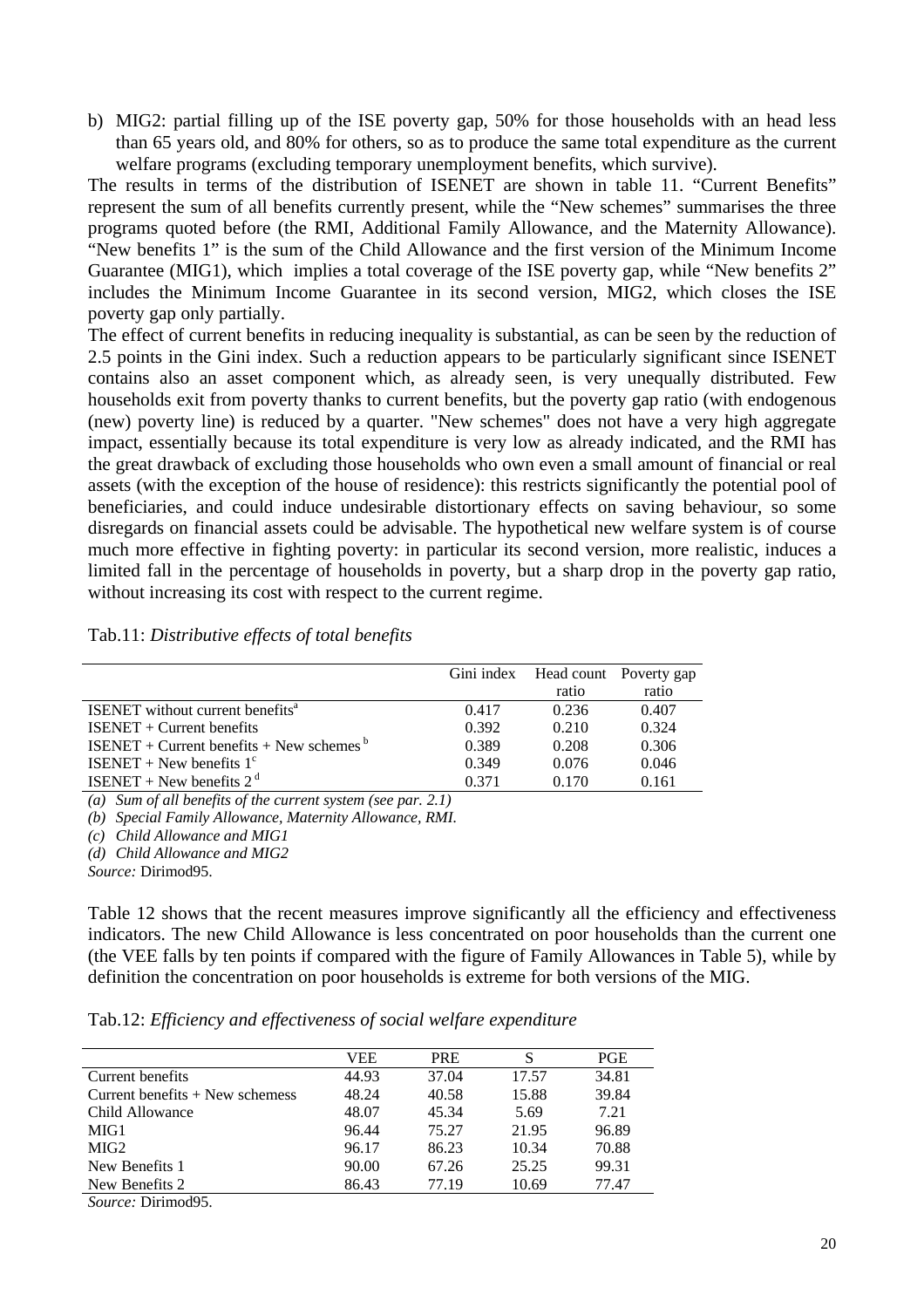At this point, it is possible to extend the analysis started in the previous section, and ask who is going to gain and to lose not only from the introduction of ISE, but also from a different, simpler and more universal set of cash transfers. We concentrate here on two classificatory variables, the profession of the head and his age class.

The first column of table 13 reports the share of each group in the total population, and the second the share of total ISENET computed without benefits; the manual workers, pensioners not from work, the unemployed and others own a lower part of total ISENET than their share in the population, so they are relatively less well off than other groups. These are the same groups for which, consistently with the purpose of a redistributive system of cash transfers, the share of current benefits they receive is greater than their share of ISENET, with the exception of pensioners from work, who therefore appear to be overprotected. The introduction of the three recent welfare schemes, and particularly of the RMI (when it will be extended to the whole population), produces an increase in the amount of resources going in favour of the independent workers (who now lack any form of child benefit and unemployment subsidy) and the unemployed, reducing the expenditure towards pensioners.

|                               | Share of<br>total<br>population | Share of<br>total<br><b>ISENET</b><br>without<br>benefits | Share of<br>current<br>benefits | Share of<br>current<br>$benefits +$<br><b>New</b><br>schemes | Share of<br><b>New</b><br>Benefits 2 | % reduction in<br>poverty with<br>current benefits | % reduction in<br>poverty with<br>New benefits 2 |
|-------------------------------|---------------------------------|-----------------------------------------------------------|---------------------------------|--------------------------------------------------------------|--------------------------------------|----------------------------------------------------|--------------------------------------------------|
| Profession of the head        |                                 |                                                           |                                 |                                                              |                                      |                                                    |                                                  |
| Manual worker                 | 17.6                            | 12.7                                                      | 16.5                            | 16.4                                                         | 19.0                                 | $-17.1$                                            | $-27.7$                                          |
| White collar                  | 13.6                            | 15.6                                                      | 6.3                             | 6.0                                                          | 5.2                                  | $-14.2$                                            | $-26.2$                                          |
| Manager                       | 4.9                             | 8.7                                                       | 1.3                             | 1.2                                                          | 0.5                                  | $-6.1$                                             | $-16.7$                                          |
| Professional                  | 2.9                             | 6.5                                                       | 0.2                             | 0.4                                                          | 0.5                                  | $-2.3$                                             | $-32.6$                                          |
| Self employed                 | 11.2                            | 12.3                                                      | 4.2                             | 5.2                                                          | 9.2                                  | $-4.4$                                             | $-24.2$                                          |
| Pensioner from work           | 31.2                            | 33.2                                                      | 39.3                            | 36.9                                                         | 24.7                                 | $-25.2$                                            | $-59.2$                                          |
| Pens. not from work           | 10.3                            | 6.6                                                       | 21.5                            | 20.3                                                         | 21.7                                 | $-22.0$                                            | $-46.6$                                          |
| Unemployed                    | 3.9                             | 1.4                                                       | 7.0                             | 9.3                                                          | 13.6                                 | $-6.6$                                             | $-20.2$                                          |
| Other                         | 3.6                             | 3.0                                                       | 3.6                             | 4.1                                                          | 5.5                                  | $-5.7$                                             | $-11.5$                                          |
| Total                         | 100                             | 100                                                       | 100                             | 100                                                          | 100                                  | $-17.0$                                            | $-38.2$                                          |
| Age of the head               |                                 |                                                           |                                 |                                                              |                                      |                                                    |                                                  |
| $\leq$ =30                    | 5.4                             | 4.7                                                       | 3.5                             | 4.3                                                          | 5.8                                  | $-6.1$                                             | $-21.0$                                          |
| $31 - 45$                     | 28.1                            | 26.4                                                      | 20.6                            | 22.8                                                         | 32.7                                 | $-12.7$                                            | $-26.3$                                          |
| $46 - 60$                     | 30.2                            | 33.0                                                      | 22.2                            | 22.5                                                         | 20.0                                 | $-12.3$                                            | $-20.4$                                          |
| 61-70                         | 18.6                            | 19.8                                                      | 26.3                            | 24.8                                                         | 18.1                                 | $-24.7$                                            | $-49.8$                                          |
| >70                           | 17.7                            | 16.1                                                      | 27.4                            | 25.6                                                         | 23.3                                 | $-23.8$                                            | $-64.4$                                          |
| Total<br>$\sim$ $\sim$ $\sim$ | 100                             | 100                                                       | 100                             | 100                                                          | 100                                  | $-17.0$                                            | $-38.2$                                          |

*Source:* Dirimod95.

It is particularly interesting that the scenario New Benefits 2 shows the same picture of the scenario New schemes, as far as the redistribution of resources among groups is concerned, although obviously in much more extreme terms: independent workers and the unemployed (but now also manual workers, who have relatively low ISE and many children) gain in share, while pensioners lose. In any case, this does not imply a worsening of the performance of the system in preserving pensioners from poverty, since, as can be seen from the last two columns, the percentage reduction in poverty, starting from the distribution of ISENET without benefits, is with the new system greater for all groups (even if total estimated expenditure is the same), and particularly so for pensioners, even if their relative share of total transfers has been reduced. The reason for this result lies in the great amount of resources that is now wasted being directed towards households not in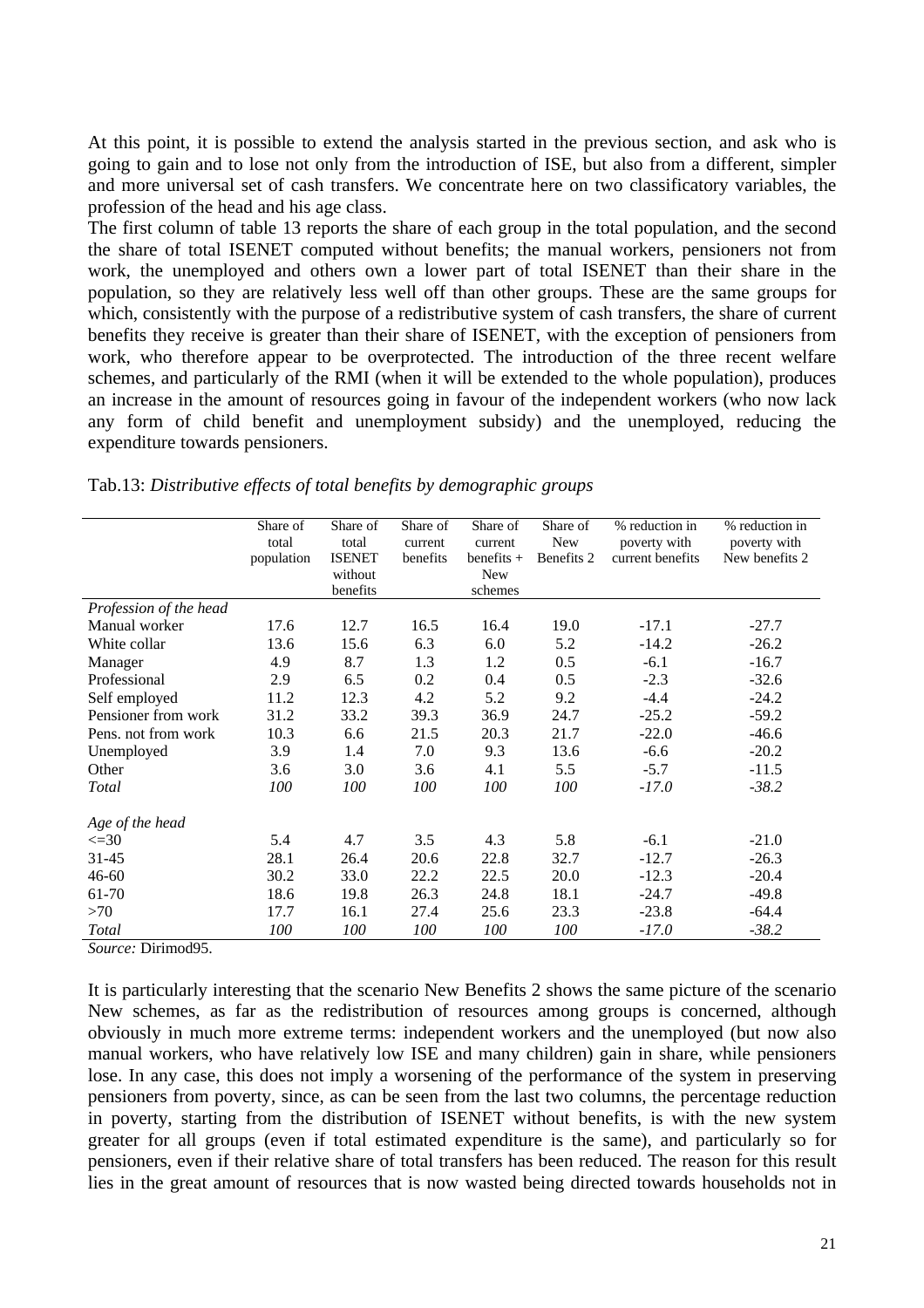actual conditions of need. The values of the percent reductions are also more uniform, and this is a sign of the move towards a less categorical system<sup>2</sup>.

The same reasoning can be repeated with respect to the age classification; both in the case of the new three welfare schemes ("New schemes") and in the simulation called New Benefit 2 there is an increase in the share of total benefits going towards the first three age classes and a reduction for the oldest two, but the reduction in poverty is still greater for these last age brackets.

## **5. Conclusions**

The Italian public assistance system is currently interested by an intense process of reform, aimed at overcoming its main limitations, in particular its basic categorical nature and the rudimentary nature of test of means applied to current spending schemes. This process should lead to a model of welfare state able to realise a greater universalism, while satisfying the public budget limitations. The reform perspective envisaged by the legislator can be labelled as one of "selective universalism".

In this paper we have studied the distributive effects that are likely to emerge from the revision of the criteria used to test the economic conditions of the beneficiaries, now suffering from great inconsistencies, elements of irrationality and an insufficient ability to direct public expenditure towards those most in need.

The main points raised and the conclusions reached in the paper can be summarised as follows:

- 1) Our empirical analysis confirms the strongly negative distributive performance, already noted in other works, of social assistance expenditure in Italy, both in efficiency and effectiveness terms; there is thus much scope for a better targeting of current welfare expenditure in favour of those truly regarded as being in need, without violating the currently tight budget constraints.
- 2) The recent replacement of the plethora of means test previously in use, based on individual taxable income of potential beneficiaries, with a new system of means-testing (ISE), based on a joint test of asset and income of the household of the beneficiary appears to play a crucial role in the process of reform of social assistance policies in Italy. The new test of means should in fact guarantee a more uniform and equitable targeting of welfare expenditure, in a general context of fiscal restraint. A further measure of beneficiaries' welfare, called ISENET, is proposed here, as a refinement of ISE.
- 3) A comparative analysis of the distributive profiles of the old and new means-testing criteria, in order to evaluate how different economic and demographic groups of the population are likely to change their relative position if households are ranked first by a variable representing old means tests and then by ISE, shows that the likely "winners" from the adoption of ISE, in terms of a more favourable entitlement to social services, are households in the first stages of their life cycle, residents in the South, and with a dependent worker as the head. On the contrary, the "losers" will be households with a head not employed as dependent worker (particularly the self-employed), more than 60 years old, resident in the North-eastern part of Italy.
- 4) The amount of horizontal redistribution associated with the adoption of ISE, simply as a threshold for the eligibility to the existing benefits, seems so pervasive to become politically impracticable in the short run, because it would imply an excessive reshuffling of vested rights. Therefore we focused on a completely new spending structure, which would very gradually substitute the old transfers, and can be characterised, in a very hypothetical way, by only two schemes, in place of the many currently at work: a *Child Allowance*, costing the same total amount of current family benefits, but less concentrated on poor households, and a *Minimum Income Guarantee*, which could cover the whole (or part of the) ISE poverty gap. More precisely, we tested the distributive implications of the recently introduced programs (the

 $\overline{a}$ 

<sup>&</sup>lt;sup>2</sup> The penultimate column of Table 13 is taken from Table 6, column d).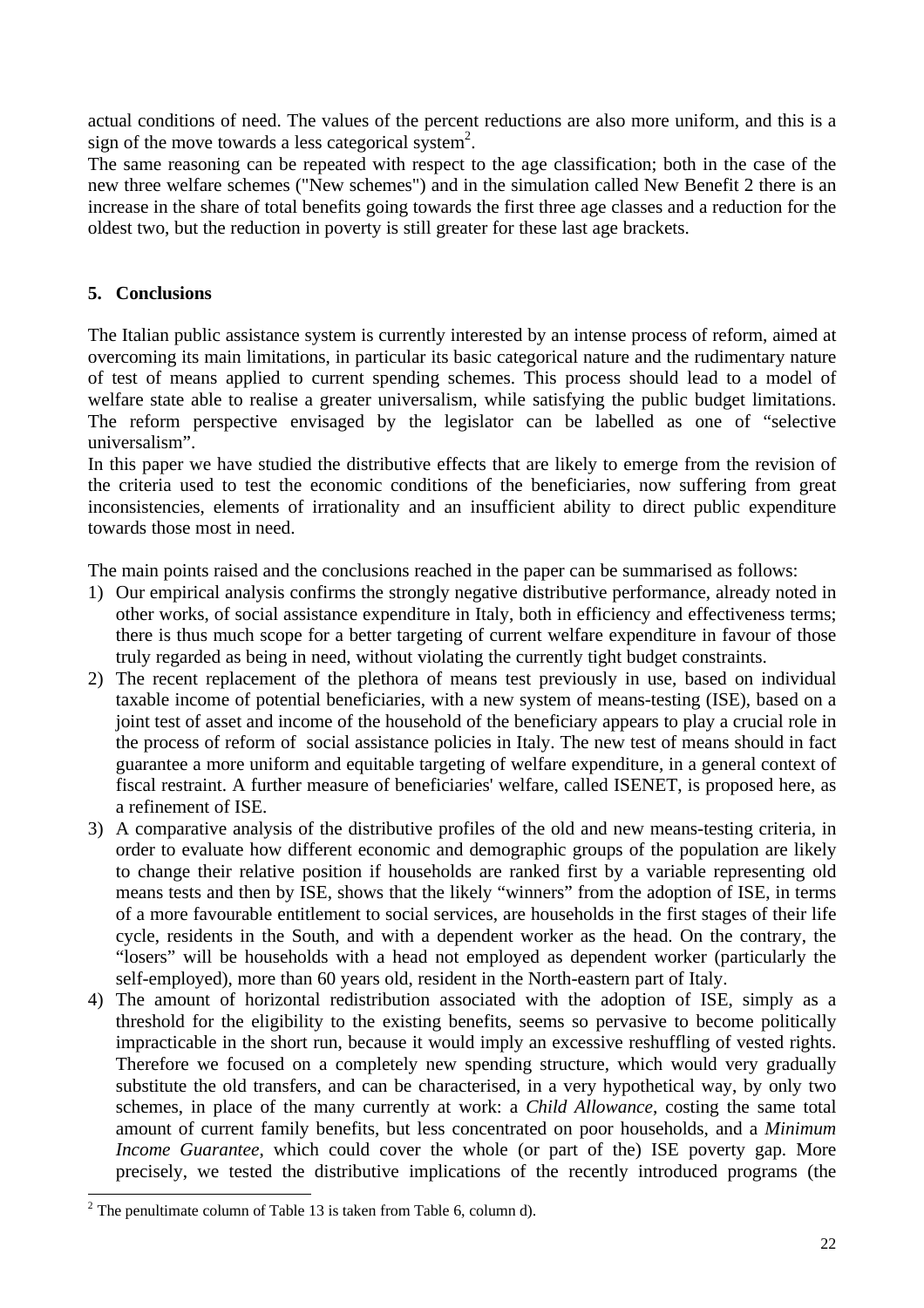*Special Family Allowance*, *the Maternity Allowance*, the *Minimum Insertion Income*), and of the new scenario before mentioned (*Child Allowance* plus a *Minimum Income Guarantee*). The latter simulation has been of course highly speculative, but sheds some light on the likely direction towards which the Italian social assistance system is evolving if it wants to overcome its main limitations.

5) The completely reformed system with a partial coverage of the ISE poverty gap ("New benefits 2") shows a distributive impact which, in qualitative terms, is quite similar to that one shown by the three new programs, recently introduced (the *Special Family Allowance*, the *Maternity Allowance*, the *Minimum Insertion Income*): independent workers and the unemployed (but also manual workers, who have relatively low ISE and many children) would gain in share, while pensioners lose. In any case, this wouldn't imply a worsening of the performance of the system in preserving pensioners from poverty, since the percentage reduction in poverty, starting from the distribution of ISENET without benefits, is greater for all groups in the new system (even if total estimated expenditure is the same), and particularly so for pensioners, even if their relative share of total transfers has been reduced. The reason for this result is due to the fact that the great amount of resources that is now wasted would be directed towards households not in actual conditions of need.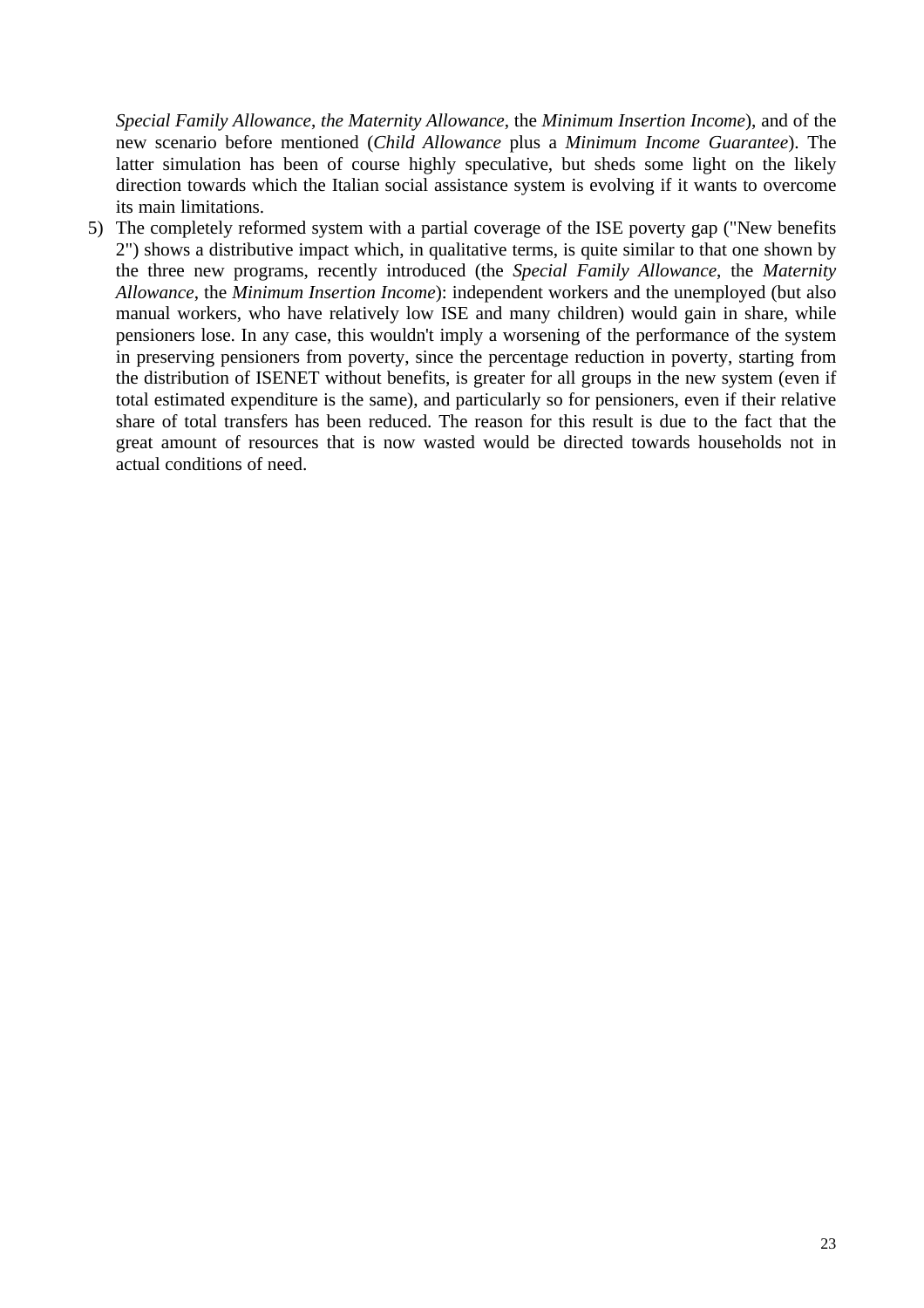#### **Appendix 1: Determination of wealth coefficients in ISE and the time horizon of beneficiaries**

We show here the simple formulas that allow to determine the constant rate of decumulation of a stock of wealth, if the agent owns an asset which produces R as the annual flow of income. If the agent lives forever, or is interested in the utility of his descendants, the value of the stock of wealth is given by

 $W = R/r$ 

where r is the interest rate; if his time horizon is finite, the capitalised value of the finite flow of future incomes is

W = (R/r) [1-1/(1+r)n ] = Rτ/r if τ = 1-1/(1+r)n

then  $R = Wr/\tau = W\alpha'$ 

so the coefficient  $\alpha'$  depends both on the interest rate and on the residual life span.

The value for R thus determined, however, contains both capital income and the premium associated to the possibility of disposing of a stock of wealth; if we want to define  $\alpha'$  so as to be consistent with the introduction of capital income in the *income* component of ISE, we should deduct from  $\alpha'$  the interest rate, representing the flow of normal capital income for each unit of wealth:

 $\alpha = \alpha' - r = r/\tau - r = r / [(1+r)^{n} - 1]$ 

The coefficient multiplying wealth in the ISE definition,  $\alpha$ , is a decreasing function of both r (the higher the interest rate, the lower is the value of future income streams) and n (the younger the agent (high n), the lower is the constant share of wealth that can be depleted in each year).

If for example, r=5% and n=10, then  $\alpha$ =8%, if r=5% and n=20, then  $\alpha$ =3%, if r=5% and n=5, then  $\alpha = 18\%$ .

We do not completely follow these result, however, since in the simulations presented in the main text  $\alpha$  is a constant, independent of the age of the person, because the use of a coefficient variable with age may perhaps be appropriate for some specific assistance schemes (e.g. nursing homes), but its generalised application would be too penalising for the elderly.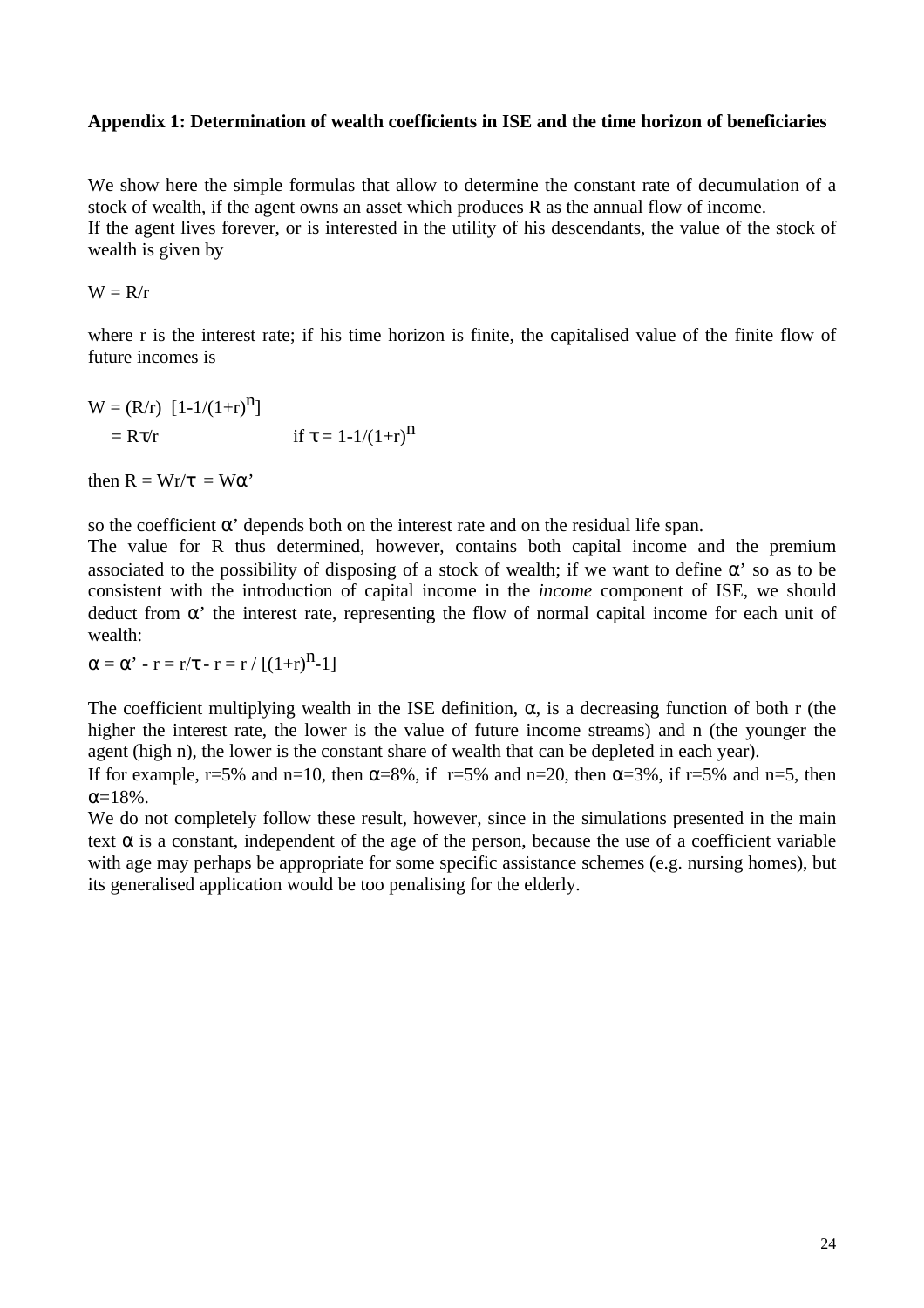## **Appendix 2: Distributive implications of ISE and current and new benefits in terms of disposable equivalent income**

This appendix contains some distributional statistics and results computed on the basis of the distribution on net equivalent income, to be contrasted with those shown in the text and relative to ISENET.

| Tab.A2.1: Distributive effects of total benefits on net equivalent income |  |  |  |
|---------------------------------------------------------------------------|--|--|--|
|                                                                           |  |  |  |

|                                                        | Gini  |       | Head count Poverty gap |
|--------------------------------------------------------|-------|-------|------------------------|
|                                                        |       | ratio | ratio                  |
| Net income equiv. without current benefits             | 0.368 | 0.188 | 0.410                  |
| Net income equiv. $+$ Current benefits                 | 0.335 | 0.144 | 0.318                  |
| Net income equiv. $+$ Current benefits $+$ New schemes | 0.332 | 0.143 | 0.280                  |
| Net income equiv. $+$ New benefits 1                   | 0.265 | 0.007 | 0.086                  |
| Net income equiv. $+$ New benefits 2                   | 0.286 | 0.042 | 0.152                  |
| $\alpha$ $\mathbb{R}^{1}$ $\ldots$ $\alpha$            |       |       |                        |

*Source:* Dirimod95.

Tab.A2.2: *Efficiency and effectiveness of social welfare expenditures on net equivalent ncome*

|                                             | VEE   | <b>PRE</b> |       | <b>PGE</b> |
|---------------------------------------------|-------|------------|-------|------------|
| Current benefits                            | 40.89 | 30.53      | 25.33 | 46.66      |
| By comparison: Current benefits on ISENET   | 44.93 | 37.04      | 17.57 | 34.81      |
| Current benefits $+$ New schemes            | 44.39 | 34.20      | 22.94 | 54.72      |
| New benefits 1                              | 84.00 | 41.09      | 51.08 | 99.64      |
| New benefits 2                              | 79.87 | 57.33      | 28.22 | 92.13      |
| $\alpha$ $\mathbb{R}^{1}$ $\ldots$ $\alpha$ |       |            |       |            |

*Source:* Dirimod95.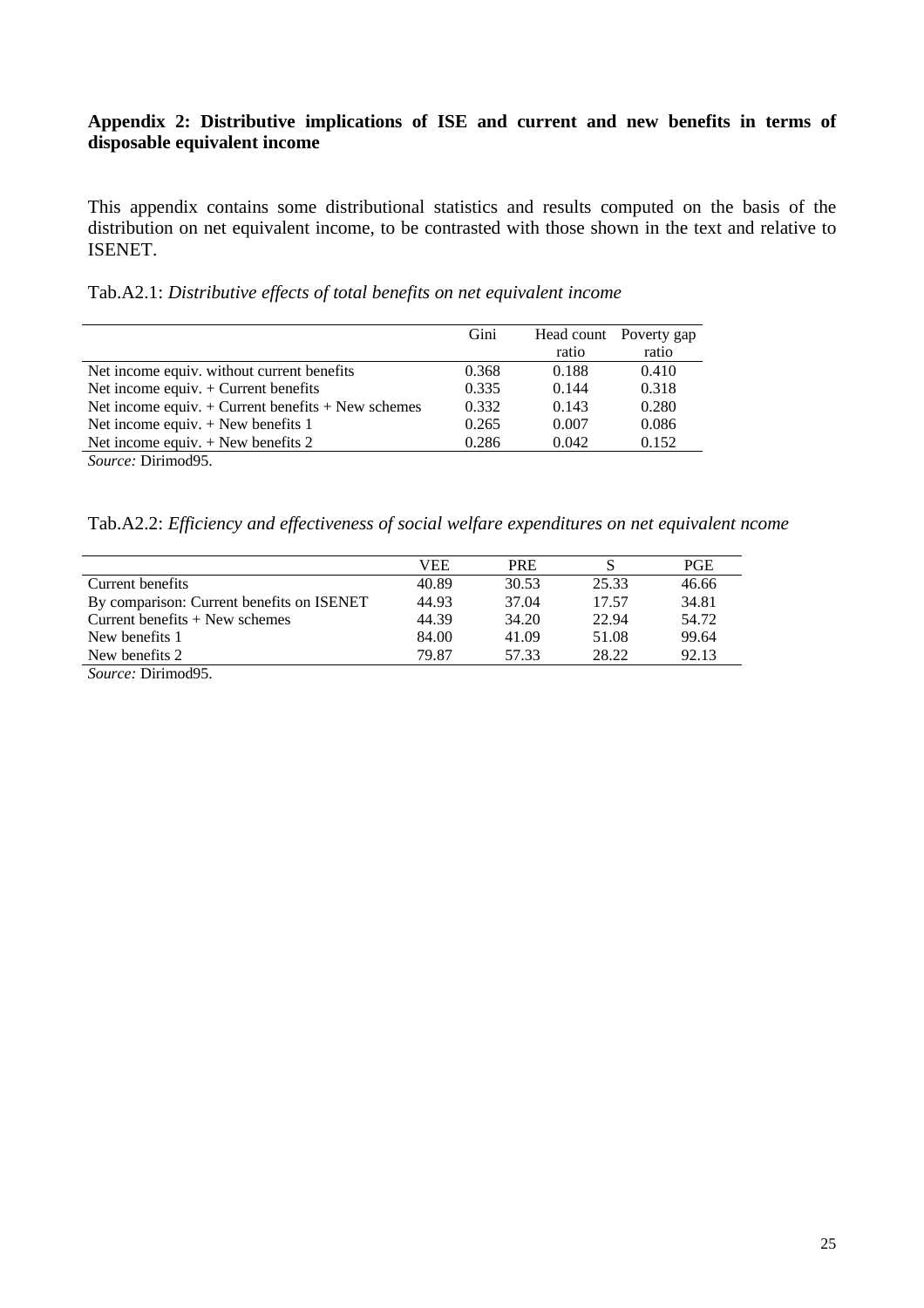#### **References**

Atkinson A. B., 1995, *Incomes and the Welfare State*, Cambridge, Cambridge University Press.

- Atkinson A. B., 1998, *Poverty in Europe*, Oxford, Basil Blackwell.
- Baldini M., Bosi P., Matteuzzi M., Toso S., 1999, *Nuovi Criteri di Selettività per l'Erogazione della Spesa di Welfare: l'Indicatore della Situazione Economica*, Ricerca n.., Commissione Tecnica per la Spesa Pubblica, Ministero del Tesoro, Bilancio e Programmazione Economica.
- Beckerman W., 1979, "the Impact of Income Maintenance Payments on Poverty in Britain, 1975", in *Economic Journal*, vol. 89, 261-279.
- Brandolini A., 1998, *The Personal Distribution of Incomes in Post-War Italy: Source Description, Data Quality, and the Time Pattern of Income Inequality*, mimeo.
- Carroll C. D., 1998, *Why do the Rich Save so Much?*, NBER w.p. n. 6549.
- Consolini P., Donatiello G., 1999, *Costi ed Efficacia di Programmi Assistenziali a Favore dei Carichi Familiari*, mimeo.
- Eardley T., Bradshaw J., Ditch J., Gough I., Whiteford P., 1996a, *Social Assistance in OECD Countries: Vol. I, Synthesis Report*, Department of Social Security, Research Report n.46, London, HMSO.
- Eardley T., Bradshaw J., Ditch J., Gough I., Whiteford P., 1996b, *Social Assistance in OECD Countries: Vol. II, Country Reports*, Department of Social Security, Research Report n.47, London, HMSO.
- Ferrera M., 1996, "The Southern Model of Welfare in Social Europe", in *Journal of European Social Policy*, vol. 6/1, 17-37.
- Ferrera M., 1998, *Targeting Welfare in a "Soft" State. Italy's Winding Road to Selectivity*, European University Institute, paper presented to the Conference on 'Reforming Social Assistance and Social Services: International Experiences and Perspectives', Florence, December 1998.
- Gough I., 1996, "Social Assistance in Southern Europe", in *Southern European society & Politics*, vol.1, 1-23.
- Harding A., 1997, *Tighter Targeting revisited: Growing Problems within the Tax-Transfer System*, paper delivered to the Seminar on 'Issues in Public Sector Change', Univ. Of Melbourne, September 1997.
- Harding A., Mitchell D., Gruen F., 1994, "Targeting Welfare", in *Economic Record*, vol. 70, n, 210, 315-40.
- Mantovani D., Toso S., 1998, *L'Impatto Distributivo e sulla Povertà della Spesa Pubblica per l'Assistenza In Italia: un Caso di Target Inefficiency?*, Nota di Lavoro n. 9801, Prometeia, Bologna.
- Marignetti M. T., Roberti P., 1998, "La Politica Assistenziale in Italia: Risorse e Costo-Efficacia", in *Economia & Lavoro*, n. 4, 3-33.
- Mitchell D., 1995, "Is there a Trade-Off between the Efficiency and Effectiveness Goals of Income Transfers Programs?", in *Journal of Income Distribution*, vol.5, n.1.